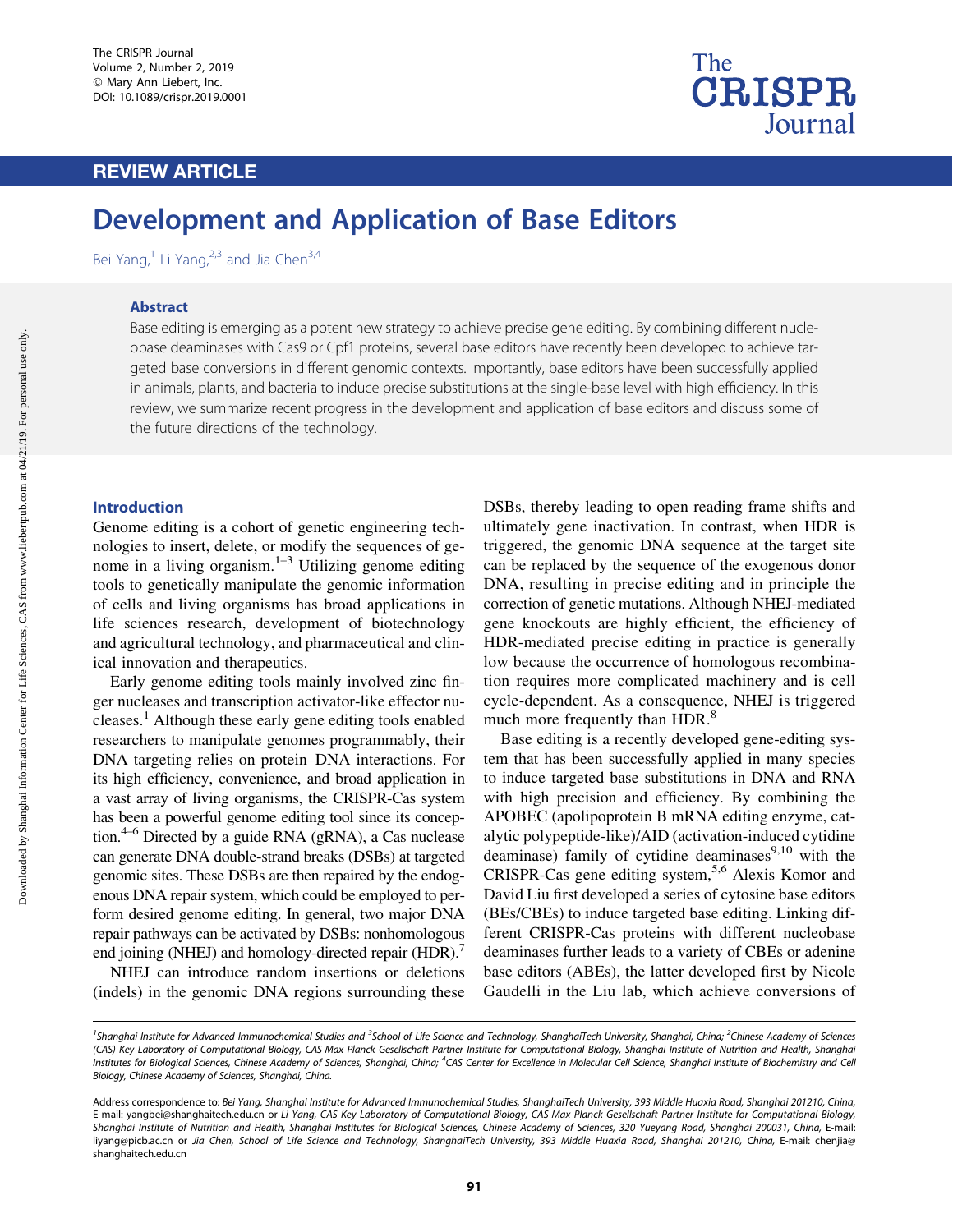cytosine to thymine  $(C \text{ to } T)^{11}$  or adenine to guanine (A to  $G^{12}$  in various cells, animals, plants, and bacteria.

Here, we discuss the early studies related to base editing, the development and the application of base editors, the comparison of base editing with Cas-mediated gene editing and the potential directions of base editing.

## Unexpected Link Between APOBEC and CRISPR-Cas

Even before the development of BE, it was known that APOBECs induce C-to-T mutations in complementary DNA that is reverse transcribed from viral RNA genome to restrict viral activity.<sup>13,14</sup> Recent studies also indicate that APOBEC/AID can actually cause a broader array of mutations, which involves not only the genome of large DNA viruses<sup>15</sup> but also genomic DNA during replication,  $16,17$  repair,  $18-21$  carcinogenesis,  $22-24$  and antibody diversification. $25-27$  As cytidine deaminases, APOBECs catalyze the deamination of cytosines in single-stranded (ss) nucleic acids including ssRNA and ssDNA. $9.28$  Notably, most APOBECs prefer to deaminate the C in TpC dinucleotides except for APOBEC3G, which prefers the latter C of CpC.<sup>10,29</sup>

Indeed, a linkage between APOBECs and CRISPR-Cas9–mediated gene editing was appreciated in early studies that were attempting to reduce off-target (OT) indel formation. To reduce the unwanted DSBs and indels at OT sites, a double-nicking strategy was exploited by using a pair of gRNA and either Cas9 nickase (nCas9) or the catalytically dead Cas9 (dCas9) fused with a single *FokI* nuclease domain.<sup>30,31</sup> Theoretically, the DNA singlestrand break (SSB) at a particular OT site would be readily sealed by DNA ligases and thus not create indels. Nevertheless, unwanted indels were still induced by nCas9 monomer at some OT sites, albeit at lower frequency.32,33 Surprisingly, nCas9 monomer was also found to induce unexpected C-to-T base substitutions at on-target sites.<sup>34</sup> By analyzing the sequence context, Tsai *et al.* found that most of the mutated cytosines were in TpC dinucleotides, manifesting a typical APOBEC mutational signature. This suggested that APOBECs might be involved in  $nCas9$ -triggered mutagenic process<sup>34</sup> (Fig. 1A). Around the same time, Chen *et al.* independently found that endogenous human APOBEC family members, including hAPOBEC3B (hA3B), hAPOBEC3C (hA3C) and hAPOBEC3F (hA3F), can induce C-to-T base substitutions during the repair of a preexisting DNA SSB in an episomal shutter vector<sup>20</sup> (Fig. 1B). These early studies implied that endogenous APOBECs were likely involved in the DNA repair process triggered by the nCas9-generated SSB and responsible for the base substitutions observed therein (Fig. 1). Notably, such notion was later proved by Lei *et al.* experimentally<sup>35</sup> (see below).



FIG. 1. Involvement of apolipoprotein B mRNA editing enzyme (APOBEC) in gene editing and DNA repair. (A) Schematic illustration of the involvement of APOBEC in Cas9 nickase (nCas9)–mediated gene editing. (B) Schematic illustration of the involvement of APOBEC in the repair of single-strand break in plasmid DNA.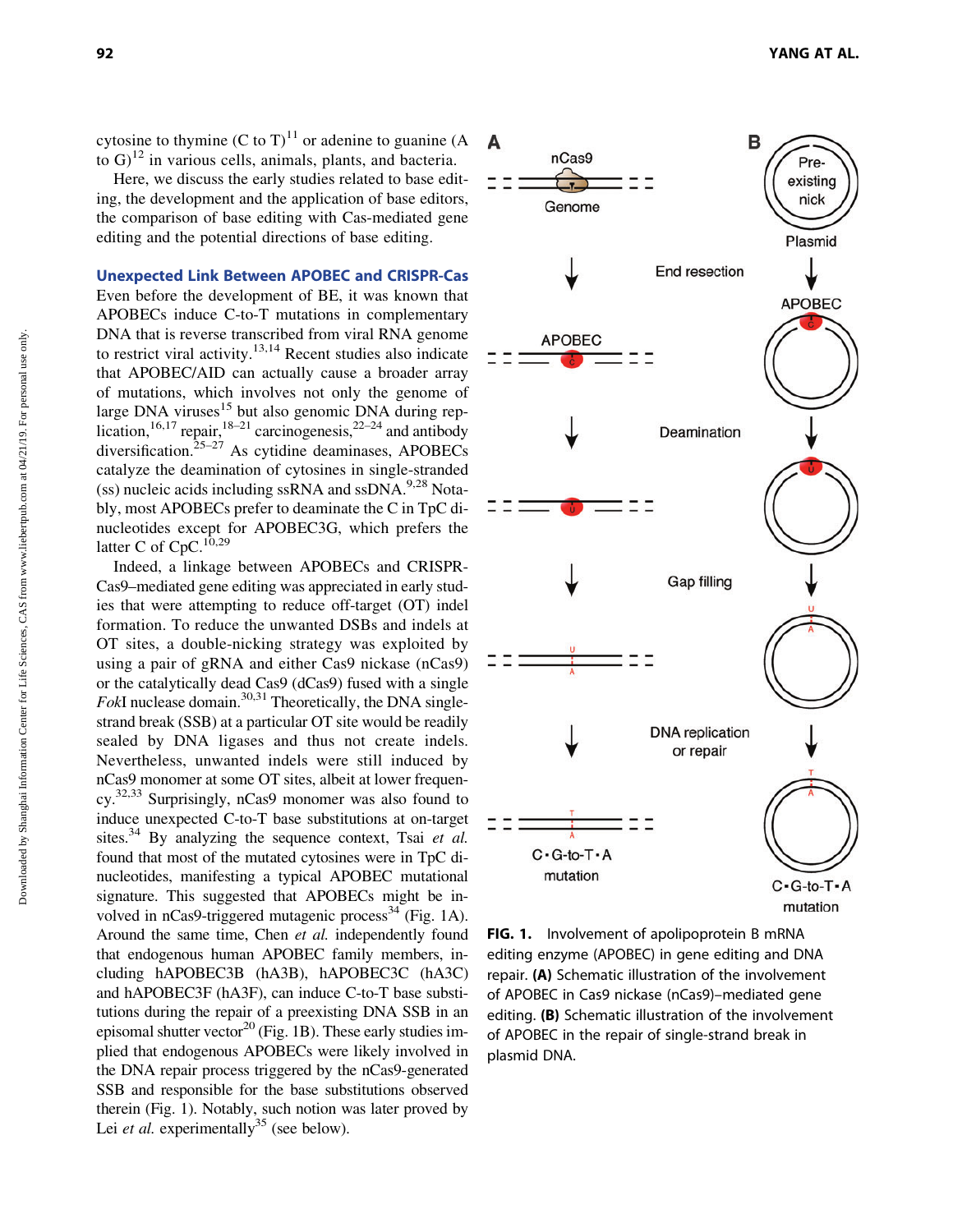### Development of Cytosine Base Editing

#### Editing efficiency

In a landmark series of experiments that began by fusing rat APOBEC1 (rA1) and dCas9, Komor *et al.* developed the first generation of base editor  $(BE1)$ .<sup>11</sup> Although BE1 can induce efficient C-to-T base editing *in vitro*, it yielded only low levels of base substitution in mammalian cells. As uracil DNA glycosylase (UDG) recognizes and removes uracils from genomic DNA,<sup>36</sup> Komor *et al.* fused a uracil DNA glycosylase inhibitor (UGI) into BE1 to inhibit endogenous base excision repair (BER) at the target site, producing a second-generation base editor (BE2), although the editing efficiency of BE2 was still relatively low at most loci.

To further improve the editing efficiency, Komor *et al.* replaced the dCas9 with nCas9 (D10A), which nicks the gRNA-complementary DNA strand (target strand, Tstrand), to develop the third generation of base editor (BE3) (Fig. 2A). BE3 generates a U/G mismatch with a flanking nick in the T-strand, which serves as a preferred substrate for cellular mismatch repair  $(MMR)$ .<sup>37</sup> Being



FIG. 2. Base editors (BEs) with Cas9 or Cpf1 proteins. Schematic illustration of nCas9-BEs (A), nCas9-eBEs (B), dCpf1-BEs (C), dCpf1-eBEs (D), and nCas9-ABEs (E).

an endogenous DNA repair system, MMR recognizes mismatched bases during DNA replication and then excises the newly synthesized DNA strands according to the existence of nicks. Thus, MMR can also recognize the U/G mismatch and the flanking nick generated by BE3 in the T-strand, and excise the T-strand that contains the G of U/G mismatch. As a consequence, subsequent DNA resynthesis will use the remaining U-containing nontarget strand (NT-strand) as a template to install a U/A pair, which will be converted to a T/A pair after DNA replication or repair. Hence, by taking advantage of the endogenous MMR system, BE3 leads to C-to-T base substitution at higher frequency than BE2 in mammalian cells. $<sup>11</sup>$ </sup>

As another cellular DNA repair system, BER starts by removing damaged bases with DNA glycosylases.<sup>38</sup> Although one copy of UGI is fused in BE3 to prevent the abasic site (AP site) formation catalyzed by UDG, unintended by-products derived from AP sites (e.g., C-to-A or C-to-G conversions) were still detected at some loci.<sup>11</sup> These results suggested that the U in the editing intermediate (U/G pair) can still be excised by UDG somehow, thereby leading to compromised C-to-T editing efficiency. To keep the U in place, Komor *et al.* fused another copy of UGI into BE3 to develop BE4, which manifested higher editing efficiency than BE3.<sup>39</sup>

In an alternative approach, Wang *et al.* fused 2A (selfcleaving peptide)-UGI sequences into BE3 to develop an enhanced base editor (eBE) (Fig. 2B), which can express free UGI to intensively inhibit BER and thus improve base editing efficiency. $40$  Of note, while some studies showed that expressing free UGI could increase the mutation frequency of a shuttle vector plasmid in thymine DNA glycosylase–deficient cells and shift the mutational pattern of a hypermutating chicken cell line, DT40,<sup>41,42</sup> free UGI expression was reported not to generate either spontaneous or induced mutations in the mitochondrial DNA of human cells.<sup>43</sup> Considering the redundancy of mammalian DNA repair system for uracil repair, for example,  $MMR<sup>37</sup>$  or alternative uracil glycosylases that are insensitive to UGI (such as thymine DNA glycosylase<sup>44</sup>), whether expressing free UGI increases random C to T mutations in the genome of normal mammalian cells needs to be further investigated.

More recently, Koblan *et al.*<sup>45</sup> and Zafra *et al.*<sup>46</sup> sought to increase the editing efficiency of base editors by optimizing the codon of BEs to improve their expression in mammalian cells. These codon-optimized BEs (e.g., BE4max) appreciably increased base editing frequency ( $\sim$ 1.7- to 9-fold) especially when transfection efficiency is limited. Furthermore, Koblan *et al.* used ancestral sequence reconstruction to develop AncBE4max, which showed even higher editing efficiency than BE4max at some loci.<sup>45</sup>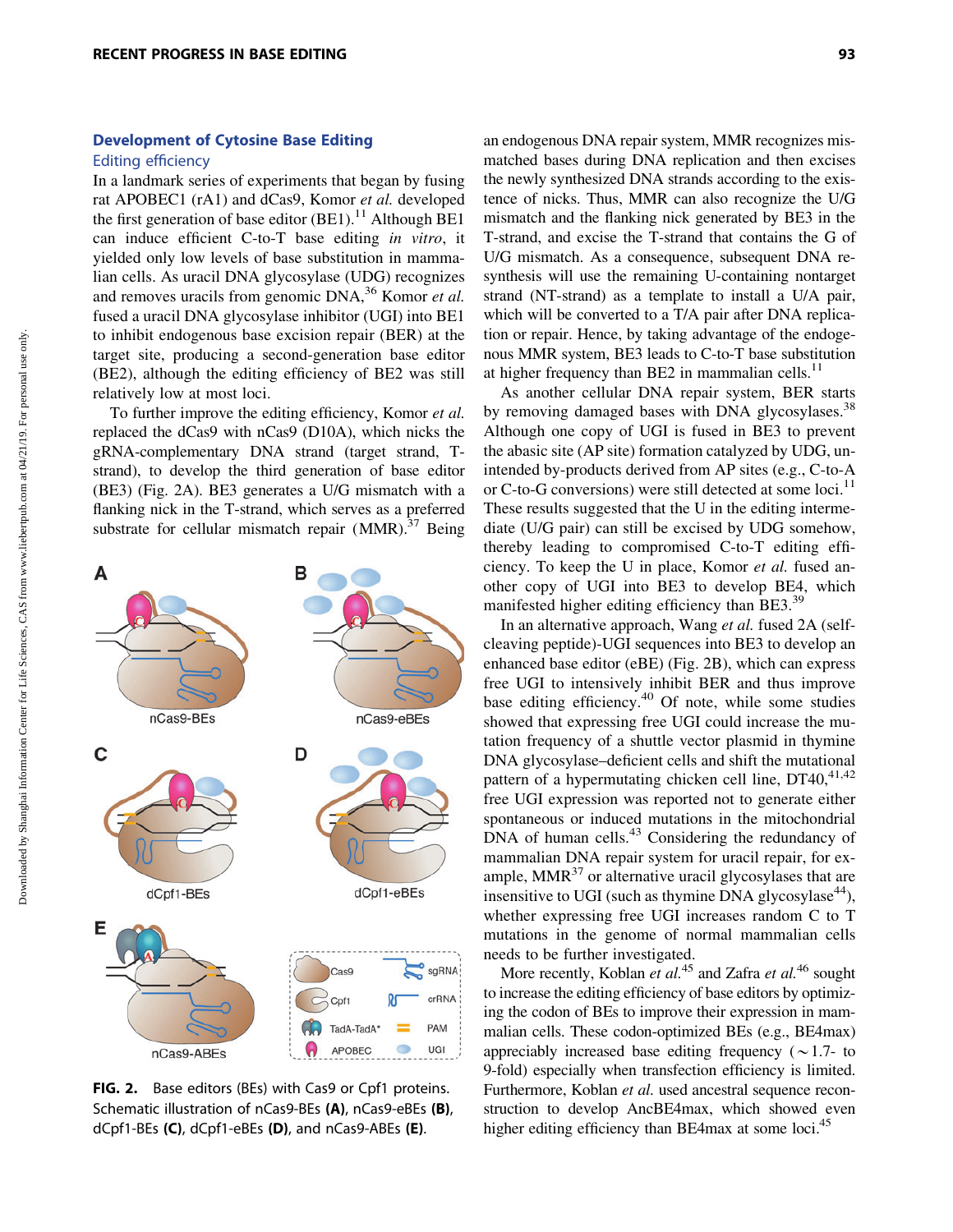DNA modification is another factor that might restrain base editing efficiency. DNA methylation at CpG sites greatly suppresses the cytosine deamination catalyzed by mouse APOBEC1  $(mA1)<sup>47</sup>$  By modulating local DNA methylation, Wang *et al.* showed that CpG methylation indeed has a generally negative effect on the C-to-T editing efficiency mediated by  $rA1$ -based BE3.<sup>48</sup> To develop a BE that can efficiently induce base editing in highly-methylated regions, Wang *et al.* screened a dozen of BEs, each containing a distinct APOBEC/AID cytidine deaminase family member. Among those tested, the human hA3A-derived BE (hA3A-BE3) induced the highest editing efficiency, $48$  which is consistent with reports that hA3A can catalyze the deamination of methylated cytosine efficiently.49,50 Through fusing three copies of 2A-UGI sequences to hA3A-BE, Wang et al, also developed hA3A-eBE to further enhance base editing efficiency.<sup>48</sup>

Thus, via manipulating cellular DNA repair systems, codon optimization, ancestral-sequence reconstruction and screening different APOBECs family members, the efficiency of CBEs has been significantly improved in various contexts in the relatively short time since their initial description.

#### Targeting scope

In base editing, Cas9 or Cpf1 (also known as Cas12a) proteins generally work as locators to guide cytidine deaminases to the target sites. One important feature of Cas9 or Cpf1 is that they require a protospacer adjacent motif (PAM) sequence for target-site recognition.51 For example, *Streptococcus pyogenes* Cas9 (SpCas9) specifically recognize a G-rich PAM.52 As such, base editing mediated by SpCas9-derived BEs was generally limited to G/C-rich regions. In contrast, Cpf1 recognizes a T-rich PAM sequence,  $5<sup>3</sup>$  requires only a short gRNA (crRNA), and generally has a higher targeting specificity than  $\text{Cas}9.54,55$  These characteristics and particularly the T-rich PAM preference pointed to Cpf1 as a promising gene editing tool complementary to Cas9. However, Cpf1 was not used initially in base editors, largely because it uses only a single nuclease domain to cleave the NT-strand and T-strand sequentially.<sup>56–58</sup> Thus it is difficult to engineer Cpf1 into a nickase that solely cleaves T-strand as nCas9 in BE3 does. Having tested a few published Cpf1 proteins, Li *et al.* found that the catalytically dead *L. bacterium* Cpf1 can be used instead to perform base editing<sup>59</sup> (Fig. 2C). Though the original version of dCpf1-based BE induced relatively low levels of base editing, the efficiency was significantly improved by adding more nuclear localization sequences (NLS) to the Nterminus and even in the middle of  $dCpf1-BE<sup>59</sup>$  Notably, the additional NLS strategy is also effective in improving the efficiencies of nCas9-based BEs. $45,46,60$ 

In parallel, Kim *et al.* replaced the SpCas9 in BE3 with engineered SpCas9 proteins that recognize altered PAM sequences, *Staphylococcus aureus* Cas9 (SaCas9) or an engineered SaCas9 with altered PAM specificity to develop VQR-BE3, EQR-BE3, VRER-BE3, SaBE3, and SaKKH-BE3.<sup>61</sup> These new BEs bypass the requirement of an NGG PAM sequence. Recently, Hu *et al.* took advantage of phage-assisted continuous evolution  $(PACE)^{62}$  to evolve a SpCas9 variant (xCas9) that can recognize a much broader range of PAM sequences than wild-type SpCas9.63 Alternatively, Nishimasu *et al.* used rational design to engineer SpCas9 and also obtained a variant (SpCas9-NG) that recognizes an NG instead of an NGG PAM sequence.<sup>64</sup> xCas9 and SpCas9-NG were then respectively fused with rA1 and AID to induce base editing at expanded target sites.  $63,64$  Hence, by making use of Cas9 and Cpf1 proteins that exhibit different PAM preferences, the editing repertoire of BEs have been greatly expanded.

#### Editing precision

Cas9 and Cpf1 proteins are guided by gRNAs to the appropriate target sites. However, the binding or editing at OT sites, where the sequences are similar to that of the on-target (ON) site, is always one of the major concerns in CRISPR-related research.<sup>65,66</sup> The OT effects of Cas9 or Cpf1 have been determined in many studies.<sup>55,67,68</sup> Similar to Cas9 and Cpf1 nucleases, BEs are also reported to cause OT effects, which raise concerns about the precision of BEs.<sup>69–72</sup> Interestingly, in a genome-wide study about the OT effects of BE, Kim *et al.* reported that Cas9 and the Cas9-driven BE did not edit the same OT sites, $73$  suggesting that the Cas9mediated DNA double-strand cleavage and the BEmediated cytidine deamination may exhibit a different tolerance of the mismatches between gRNA and target genomic DNA. By fusing rA1 with high fidelity (HF)- Cas9, which has an improved targeting specificity, Rees *et al.* developed HF-BE3 to reduce the unwanted C-to-T mutations at OT sites.<sup>70</sup> In the same study, the delivery of ribonucleoprotein (RNP) complex instead of plasmid DNA further decreased the unwanted mutations at OT sites while maintaining the editing efficiency at ON site.

In addition to editing at OT sites, indels and non-C-to-T conversions (i.e., C to A or C to G) at ON sites are also unexpected byproducts of base editing. Replacing dCas9 with Cas9 nickase D10A significantly enhanced the editing efficiency, yet also increased the formation of unintended indels and non-C-to-T conversions. $11,74$  During BE3-induced editing, MMR was triggered to resect the nicked T-strand, thereby leaving the 'U'-containing NTstrand as ssDNA (Fig. 3). The cleavage of T-strand will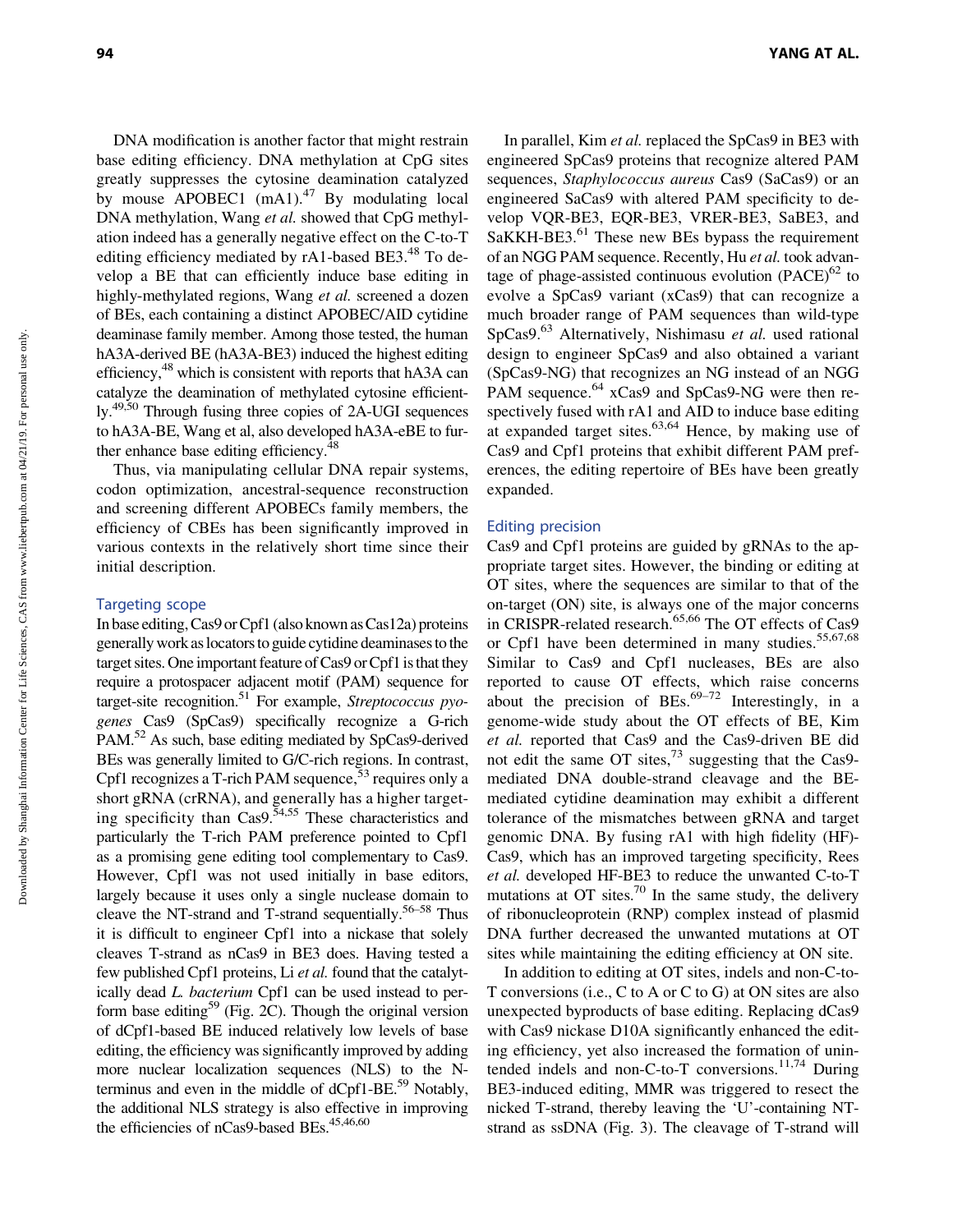

Unintended indel & C-to-A/C-to-G substitutions

FIG. 3. Unintended products of nCas9-containing cytosine base editors. The pathways by which the third generation of base editor generates indels (left) and non-C-to-T substitutions (right) are shown.

lead to the disassociation of BE3 and thus the BE3-fused UGI from the target site, which in turn renders the 'U' in the NT-strand accessible by UDG. Then endogenous UDG will be able to excise the 'U' and generate an AP site in the single-stranded NT-strand. The cleavage by AP endonuclease or a spontaneous breakage at AP site of the NT-strand will produce a DSB and induce indels around ON site $35$  (Fig. 3). Alternatively, copying AP site by translesion DNA synthesis polymerase<sup>75,76</sup> during the resynthesis of T-strand will result in non-C-to-T conversions (Fig. 3). Through fusing 2A-UGI sequences to the C-terminus of BE3, Wang *et al.* developed eBE, which expresses free UGI in addition to the BE3-fused one, to induce higher editing efficiency. Moreover, eBE also reduced the formation of unwanted indels and non-C-to-T

conversions, owing to its better preservation of the 'U' in NT-strand. Because of a similar mechanism, dCpf1 eBE (Fig. 2D) also induces purer editing products than does  $dCpf1-BE.<sup>59</sup>$ 

#### Editing window

The editing window is the range of nucleotides in the gRNA target region, wherein all the cytosines have the chance in theory to be converted to thymines. If an editing window is too big, multiple cytosines in the same editing window would be edited simultaneously, resulting in the generation of undesired ''bystander'' byproducts.<sup>77</sup> Hence, the editing window is an important parameter to consider when the goal is to edit a particular cytosine by BE.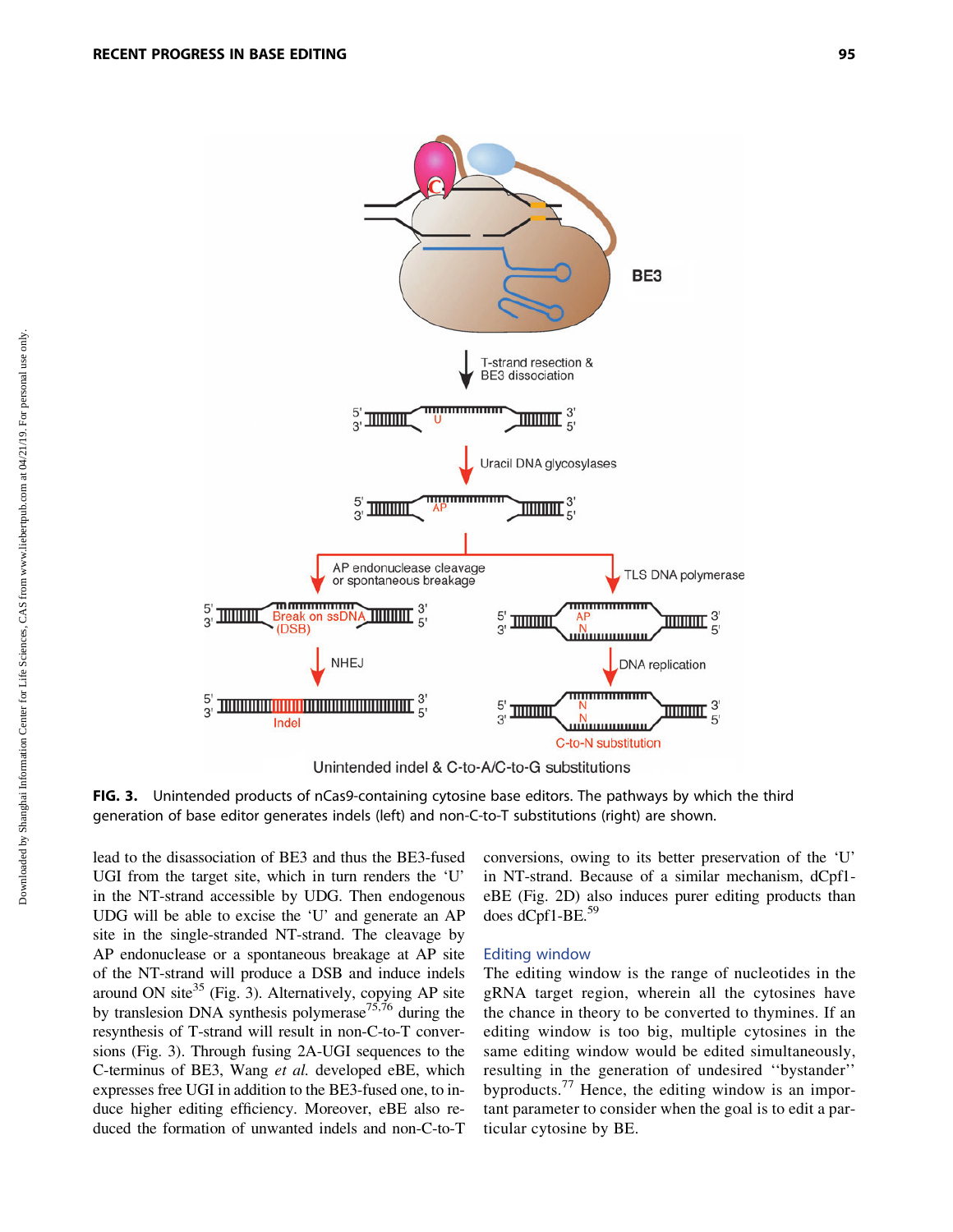In order to narrow the 5-bp editing window of BE3, Kim *et al.* engineered rA1 by introducing amino acid changes in the deaminase domain to develop YE1-BE3, YE2-BE3, EE-BE3, and YEE-BE3, all of which showed constricted editing windows compared to BE3.<sup>61</sup> Using the same strategy, Li *et al.* developed dCpf1-BE-YE and dCpf1-BE-YEE, which manifested narrower editing windows as well (albeit compromising editing efficiency).59 After analyzing the structural information of hA3A, Wang *et al.* substituted amino acid changes into the substrate recognition domain of hA3A to develop hA3A-BE3-Y130F and hA3A-BE3-Y132D, both of which showed narrowed editing windows and retained high editing efficiency.48 Recently, Tan *et al*. truncated the C-terminus of sea lamprey cytidine deaminase (pmCDA1) and changed the length of rigid linkers between pmCDA1 and nCas9, which leads to new BEs with narrowed editing windows.78 Alternatively, Gehrke *et al.* screened several

within a context of TpC dinucleotides.<sup>79</sup> Although considerable effort has been made to narrow the editing window, a larger window is sometimes desirable, especial for applications such as making premature stop codons to knock out genes (iSTOP or CRISPR- $STOP$ <sup>80,81</sup> or identifying the effects of new point mutations.82 Ma *et al.* fused AIDx (an engineered AID with enhanced activity) with dCas9 to develop targeted AIDmediated mutagenesis,<sup>83</sup> which leads to an editing window of around 25 bp and has been effectively applied to modulate RNA splicing.<sup>84</sup> Meanwhile, Hess et al. used the MS2 loop-containing gRNAs to recruit multiple copies of  $AID^*\Delta$  (a hyperactive AID mutant) fused with MS2-loop binding protein, and the resulting CRISPR-X expands the editing window to around  $100 \text{ bp}^{85}$  Moreover, Jiang *et al.* fused SunTag with dCas9 to recruit multiple copies of APOBEC-UGI fusion proteins to develop  $BE-PLUS$ ,<sup>86</sup> which has an editing window around 13 bp. Recently, Liu *et al.* also took advantage of MS2 loop–containing gRNA to recruit stable monomers of AID or hA3A, and developed diversifying base editors to achieve antibody affinity maturation *ex vivo.*<sup>87</sup>

hA3A mutants and developed A3A-BE3-N57G (engineered A3A-BE3, eA3A-BE3) to stringently edit the C

Taken together, the multifaceted improvement of BEs (Table 1) greatly enriches the genome editing toolbox.

# Cytosine Base Editing Applications

#### Animals

Base editing has been successfully applied in various animals (Table 2). Kim *et al.* started by microinjecting or electroporating gRNAs and the mRNA of BE3 into mouse embryos to make nonsense mutations in two genes, *Dmd* (dystrophin) and  $Tyr$  (tyrosinase),  $88$  mutations that result

96 YANG AT AL.

in Duchenne muscular dystrophy and albinism, respectively. The corresponding phenotypes (e.g., loss of dystrophin expression and ocular albinism) were observed in the edited mice as expected. Liang *et al.* fused rA1 with dCas9-HF2 to develop HF2-BE2 and then successfully applied HF2-BE2 in mouse embryos to induce missense mutations in *Tyr.*<sup>89</sup> Similarly, Yang *et al.* used the iSTOP strategy to introduce stop codons into V-set immunoregulatory receptor (*VISTA*) and CD160 antigen (*CD160*) in mouse embryos, and obtained homozygous mutants in F1 mice.<sup>90</sup> Yang *et al.* also utilized BE3 to make point mutations (R17H in *Hist1H3* and *Hist2H3*) or premature stop codons (*Carm1*) in genes involved in chromatin modification to study the epigenetic regulation in mouse embryo development.91

Meanwhile, Sasaguri *et al.* compared the efficiencies of BE3 and Target-AID at *Psen1* (presenilin 1) in mice and found that BE3 induced higher editing frequency than Target-AID. $^{92}$  In addition, they also found that VQR-BE3 can generated efficient base editing at the target sites with altered PAM sequences. $92$  Recently, Li *et al.* compared the editing of BE3 and hA3A-BE3- Y130F at eight genomic loci, i.e., *Tyr*, *Hoxd13* (homeobox D13), *Ar* (androgen receptor), *Gfap* (glial fibrillary acidic protein), *Dmd*, *Lmna* (Lamin A/C), *Mecp2* (methyl CpG binding protein 2), *Tnni3* (troponin I3) and *Abcd1* (ATP Binding Cassette Subfamily D Member 1) in mice. They found that hA3A-BE3-Y130F induced higher editing efficiency in G/C-rich regions,  $93$  consistent with the finding in mammalian cells.48 The mice with *Ar* mutation displayed the AIS (androgen insensitivity syndrome) like sex reversal phenotype. Of note, Li *et al.* also did whole-genome sequencing for the *Ar*-mutant mice to determine OT effects but no significant base substitution was found at the potentials OT sites, which share similar sequence with ON site.<sup>93</sup>

Instead of editing zygotes, Chadwick *et al.* packaged BE3 into an adenoviral vector and delivered it into the livers of adult mice to generate premature stop codons in *Pcsk9* (proprotein convertase subtilisin/kexin type 9) and found that both plasma PCSK9 and cholesterol levels were significantly reduced in the edited mice. $94$  Moreover, Chadwick *et al.* used the same strategy to mutate *ANGPTL3*, another gene involved in lipid metabolism, and reduced blood lipid levels in the mutant mice.<sup>95</sup> In utero gene editing is another strategy to potentially treat genetic diseases that manifest significant morbidity or mortality. By using BE3 in utero, Rossidis *et al.* mounted an early stop codon in *Pcsk9* in wild-type mice and a nonsense mutation in *Hpd* (4-hydroxyphenylpyruvate dioxygenase) in a mouse model of hereditary tyrosinemia type 1.<sup>96</sup> Successful base editing of these genes reduced the cholesterol level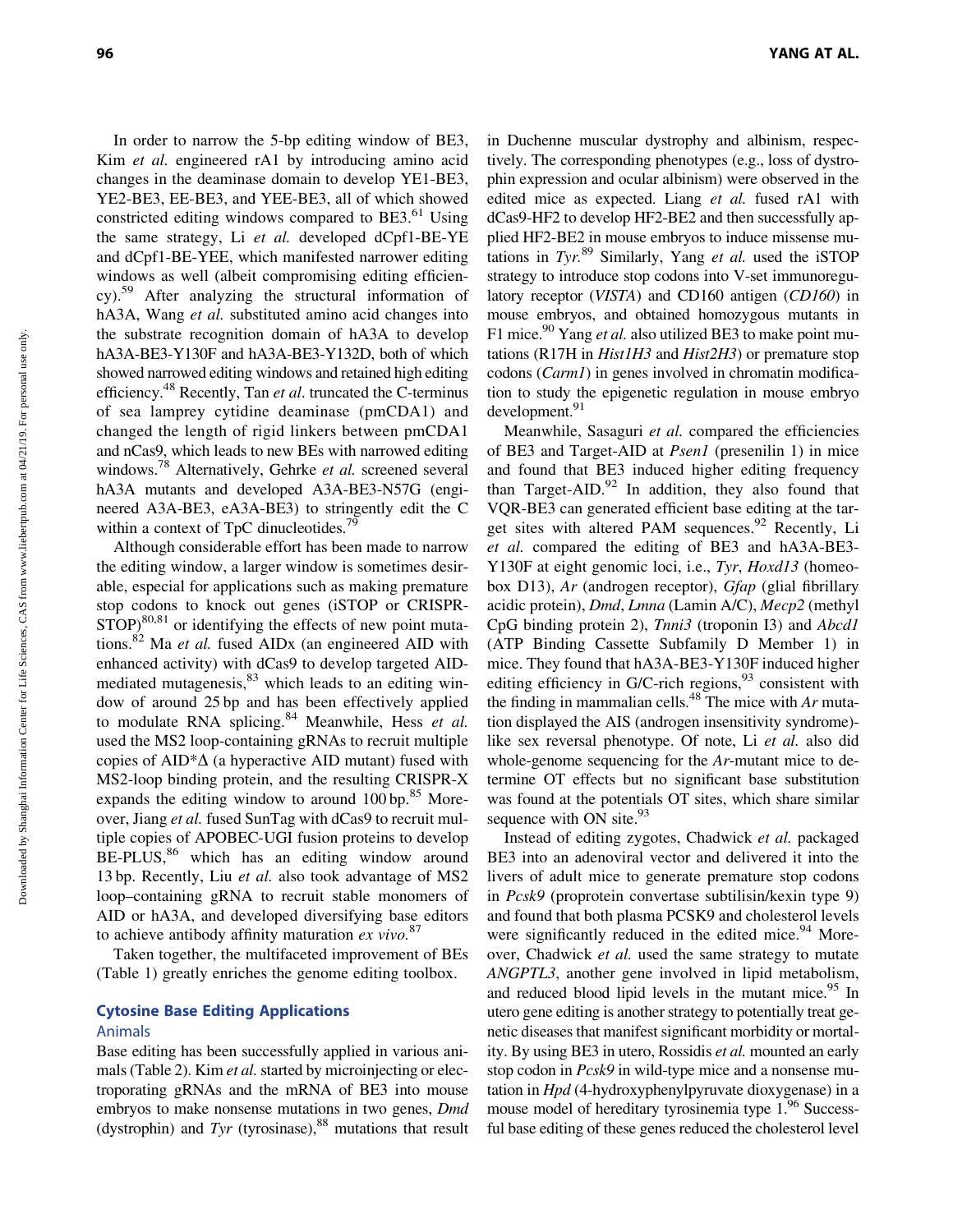Table 1. Base Editors with Various Characteristics

| <b>Base editor</b>      | <b>Deaminase</b>   | Cas                   | PAM           | <b>NLS</b> | Fused<br>UGI             | <b>Free UGI</b>          | Codon<br>optimization    | <b>Editing</b><br>window (nt) | Reference |
|-------------------------|--------------------|-----------------------|---------------|------------|--------------------------|--------------------------|--------------------------|-------------------------------|-----------|
| BE1                     | rA1                | dCas9                 | <b>NGG</b>    | $1\times$  | $\overline{\phantom{0}}$ | $\overline{\phantom{0}}$ |                          | $4 - 8$                       | 11        |
| BE <sub>2</sub>         | rA1                | dCas9                 | <b>NGG</b>    | $1\times$  | $1\times$                | $\overline{\phantom{0}}$ | $\overline{\phantom{a}}$ | $4 - 8$                       | 11        |
| BE3                     | rA1                | nCas9                 | <b>NGG</b>    | $1\times$  | $1\times$                | $\overline{a}$           |                          | $4 - 8$                       | 11        |
| HF-BE3                  | rA1                | HF-nCas9              | <b>NGG</b>    | $1\times$  | $1\times$                | $\overline{\phantom{0}}$ | $\overline{\phantom{a}}$ | $4 - 8$                       | 70        |
| $HF2-BE2$               | rA1                | dCas9-HF2             | <b>NGG</b>    | $1\times$  | $1\times$                | $\overline{\phantom{0}}$ | $\overline{\phantom{a}}$ | $4 - 8$                       | 89        |
| BE4 & BE4-Gam           | rA1                | nCas9                 | NGG           | $1\times$  | $2\times$                | $\overline{\phantom{0}}$ | $\overline{\phantom{0}}$ | $4 - 8$                       | 39        |
| eBE-S1                  | rA1                | nCas9                 | <b>NGG</b>    | $1\times$  | $1\times$                | $1\times$                | $\overline{\phantom{a}}$ | $4 - 8$                       | 40        |
| eBE-S3                  | rA1                | nCas9                 | <b>NGG</b>    | $1\times$  | $1\times$                | $3\times$                |                          | $4 - 8$                       | 40        |
| BE4max                  | rA1                | nCas9                 | <b>NGG</b>    | $2\times$  | $2\times$                | $\overline{\phantom{0}}$ | $^{+}$                   | $4 - 8$                       | 45        |
| AncBE4max               | rA1                | nCas9                 | NGG           | $2\times$  | $2\times$                | $\overline{\phantom{a}}$ | $^{+}$                   | $4 - 8$                       | 45        |
| YE1-BE3                 | rA1-YE1            | nCas9                 | NGG           | $1\times$  | $1\times$                | $\overline{\phantom{0}}$ | $\overline{\phantom{a}}$ | $4 - 7$                       | 61        |
| YE2-BE3                 | rA1-YE2            | nCas9                 | <b>NGG</b>    | $1\times$  | $1\times$                | $\overline{\phantom{0}}$ | $\overline{\phantom{a}}$ | $5 - 6$                       | 61        |
| EE-BE3                  | $rA1-EE$           | nCas9                 | <b>NGG</b>    | $1\times$  | $1\times$                | $\overline{\phantom{0}}$ | $\overline{\phantom{a}}$ | $5 - 6$                       | 61        |
| YEE-BE3                 | rA1-YEE            | nCas9                 | NGG           | $1\times$  | $1\times$                | $\overline{\phantom{a}}$ | $\overline{\phantom{0}}$ | $5 - 6$                       | 61        |
|                         |                    |                       | <b>NGA</b>    | $1\times$  | $1\times$                | $\overline{\phantom{0}}$ |                          | $4 - 11$                      | 61        |
| VQR-BE3<br>VRER-BE3     | rA1<br>rA1         | nVQRCas9<br>nVRERCas9 | NGCG          | $1\times$  | $1\times$                | $\overline{\phantom{0}}$ | $\overline{\phantom{a}}$ | $3 - 10$                      | 61        |
| SaBE3                   | rA1                |                       | <b>NNGRRT</b> |            |                          | $\equiv$                 | $\overline{\phantom{a}}$ | $3 - 12$                      | 61        |
|                         |                    | nSaCas9               |               | $1\times$  | $1\times$                |                          |                          | $3 - 12$                      | 39        |
| SaBE4 & SaBE4-Gam       | rA1                | nSaCas9               | <b>NNGRRT</b> | $1\times$  | $2\times$                | $\overline{\phantom{0}}$ | $\overline{\phantom{0}}$ |                               |           |
| SaKKH-BE3               | rA1                | nSaKKHCas9            | <b>NNNRRT</b> | $1\times$  | $1\times$                | $\overline{\phantom{0}}$ | $\overline{a}$           | $3 - 12$                      | 61        |
| $dCpf1-BE$              | rA1                | dCpf1                 | <b>TTTV</b>   | $3\times$  | $1\times$                | $\overline{\phantom{0}}$ | $\overline{\phantom{0}}$ | $8 - 13$                      | 59        |
| dCpf1-BE-YE             | $rA1-YE1$          | dCpf1                 | <b>TTTV</b>   | $3\times$  | $1\times$                | $\overline{\phantom{0}}$ | $\overline{\phantom{0}}$ | $10 - 12$                     | 59        |
| $dCpf1-eBE$             | rA1                | dCpf1                 | <b>TTTV</b>   | $3\times$  | $1\times$                | $3\times$                | $\overline{\phantom{0}}$ | $8 - 13$                      | 59        |
| dCpf1-eBE-YE            | $rA1-YE1$          | dCpf1                 | <b>TTTV</b>   | 3x         | $1\times$                | $3\times$                | $\overline{\phantom{0}}$ | $10 - 12$                     | 59        |
| xBE3                    | rA1                | nxCas9                | NG, GAA, GAT  | $1\times$  | $1\times$                | $\overline{\phantom{0}}$ |                          | $4 - 8$                       | 63        |
| <b>BE-PLUS</b>          | $rA1-scFv$         | nCas9                 | NGG           | $1\times$  | $1\times$                | $\overline{\phantom{0}}$ | $\overline{\phantom{0}}$ | $4 - 14$                      | 86        |
| hA3A-BE3                | hA3A               | nCas9                 | NGG           | $1\times$  | $1\times$                | $\overline{\phantom{0}}$ | $\overline{\phantom{0}}$ | $2 - 13$                      | 48        |
| hA3A-BE3-Y130F          | hA3A-Y130F         | nCas9                 | NGG           | $1\times$  | $1\times$                | $\overline{\phantom{0}}$ | $\overline{\phantom{0}}$ | $3 - 8$                       | 48        |
| hA3A-BE3-Y132D          | hA3A-Y132D         | nCas9                 | NGG           | $1\times$  | $1\times$                | $\overline{\phantom{0}}$ | $\overline{\phantom{0}}$ | $3 - 7$                       | 48        |
| hA3A-eBE-Y130F          | $hA3A-Y130F$       | nCas9                 | <b>NGG</b>    | $1\times$  | $1\times$                | $3\times$                | $\overline{\phantom{0}}$ | $3 - 8$                       | 48        |
| hA3A-eBE-Y132D          | hA3A-Y132D         | nCas9                 | <b>NGG</b>    | $1\times$  | $1\times$                | $3 \times$               | $\overline{\phantom{0}}$ | $3 - 7$                       | 48        |
| eA3A-BE3                | hA3A-N57G          | nCas9                 | <b>NGG</b>    | $1\times$  | $1\times$                | $\overline{\phantom{0}}$ |                          | $4-8$ (TpC)                   | 79        |
| eA3A-HF1-BE3-2xUGI      | hA3A-N57G          | nCas9-HF1             | <b>NGG</b>    | $1\times$  | $2\times$                | $\overline{\phantom{0}}$ | $\overline{\phantom{a}}$ | $4-8$ (TpC)                   | 79        |
| eA3A-Hypa-BE3-<br>2xUGI | hA3A-N57G          | nHypaCas9             | <b>NGG</b>    | $1\times$  | $2\times$                | $\overline{a}$           | $\overline{\phantom{a}}$ | $4-8$ (TpC)                   | 79        |
| DBE-A3A                 | hA3A-MS2           | nCas9                 | <b>NGG</b>    | $1\times$  | $1\times$                | $\overline{\phantom{0}}$ | $\overline{a}$           | $2 - 17$                      | 87        |
| Target-AID              | pmCDA1             | nCas9                 | <b>NGG</b>    | $1\times$  | $1\times$                | $\overline{\phantom{0}}$ | $\overline{\phantom{a}}$ | $2 - 8$                       | 74        |
| Target-AID-NG           | pmCDA1             | nCas9-NG              | NG            | $1\times$  | $1\times$                | $\overline{\phantom{0}}$ | $\overline{\phantom{0}}$ | $2 - 8$                       | 64        |
| TAM                     | hAIDx              | nCas9                 | <b>NGG</b>    | $1\times$  | $\overline{\phantom{0}}$ | $1\times$                | $\overline{a}$           | $4 - 8$                       | 83        |
| <b>CRISPR-X</b>         | hAID $\Delta$ -MS2 | nCas9                 | NGG           | $1\times$  | $\qquad \qquad -$        | $\qquad \qquad -$        | $\overline{\phantom{0}}$ | $\sim$ -50-50                 | 85        |
| DBE-AIDmono             | hAID-mono-MS2      | nCas9                 | NGG           | $1\times$  | $\overline{a}$           | $\overline{a}$           | $\overline{\phantom{a}}$ | $2 - 17$                      | 87        |
| ABE7.9                  | TadA-TadA*         | nCas9                 | NGG           | $1\times$  | $\overline{a}$           | $\overline{a}$           | $\overline{\phantom{0}}$ | $4 - 9$                       | 12        |
| ABE7.10                 | TadA-TadA*         | nCas9                 | <b>NGG</b>    | $1\times$  | $\overline{\phantom{0}}$ | $\overline{\phantom{0}}$ | $\overline{\phantom{a}}$ | $4 - 7$                       | 12        |
| ABEmax                  | TadA-TadA*         | nCas9                 | <b>NGG</b>    | $2\times$  | $\overline{\phantom{0}}$ | $\overline{\phantom{0}}$ | $^{+}$                   | $4 - 7$                       | 45        |
| xABE                    | TadA-TadA*         | nxCas9                | NG, GAA, GAT  | $1\times$  | $\overline{\phantom{0}}$ | $\overline{\phantom{a}}$ | $\overline{\phantom{0}}$ | $4 - 7$                       | 63        |
| VQR-ABE                 | TadA-TadA*         | nVQRCas9              | <b>NGA</b>    | $1\times$  | $\overline{\phantom{0}}$ | $\overline{\phantom{0}}$ | $\overline{a}$           | $4 - 8$                       | 113, 106  |
| <b>VRER-ABE</b>         | TadA-TadA*         | nVRERCas9             | <b>NGCG</b>   | $1\times$  | $\overline{\phantom{0}}$ | $\overline{\phantom{0}}$ | $\overline{\phantom{0}}$ | $4 - 8$                       | 106       |
| ABEsa                   | TadA-TadA*         | nSaCas9               | NNGRRT        | $1\times$  | $\overline{a}$           | $\overline{\phantom{0}}$ | $^{+}$                   | $8 - 14$                      | 114       |
| SaKKH-ABE               | TadA-TadA*         | nSaKKHCas9            | <b>NNNRRT</b> | $1\times$  | $\overline{\phantom{0}}$ | $\overline{a}$           | $\overline{\phantom{a}}$ | $8 - 13$                      | 113, 106  |
|                         |                    |                       |               |            |                          |                          |                          |                               |           |

and rescued the lethal phenotype of hereditary tyrosinemia type 1 in mice. Another BE, SaKKH-BE3, has also been used to treat a metabolic liver disease in adult mice. Importantly, Villiger *et al.* leveraged a split-intein moiety to split SaKKH-BE3 into two parts, both of which can be packaged into a single adeno-associated virus (AAV) vector, and the split-BE was applied to correct the *Pah* mutation in adult Pahenu2 mice.60 As expected, the *Pah* mRNA expression was restored and the blood L-phenylalanine was reduced to physiological levels.

In rabbits, Liu *et al.* used BE3 to induce mutations in *Mstn* (Myostatin), *Dmd*, *Tia1* (cytotoxic granule-associated

RNA binding protein 1), *Tyr*, and *Lmna.*<sup>97</sup> The rabbits with *Mstn*, *Tyr*. or *Lmna* mutations showed corresponding phenotypes of double-muscle, albino, or Hutchinson–Gilford progeria syndrome, respectively. Liu *et al.* also compared the editing efficacy induced by BE3 and BE4-Gam at the loci of *Dmd* and *Tia1* and found that BE4-Gam induced higher editing frequency and product purity.<sup>97</sup> In pigs, Li *et al.* used BE3 to mount a pathogenic E75K mutation in twist-related protein 2 (*Twist2*) in porcine fetal fibroblast and then performed somatic cell nuclear transfer to generate edited embryos.98 A premature stop codon in *Tyr* was also induced in the similar way. The mutations in *Twist2*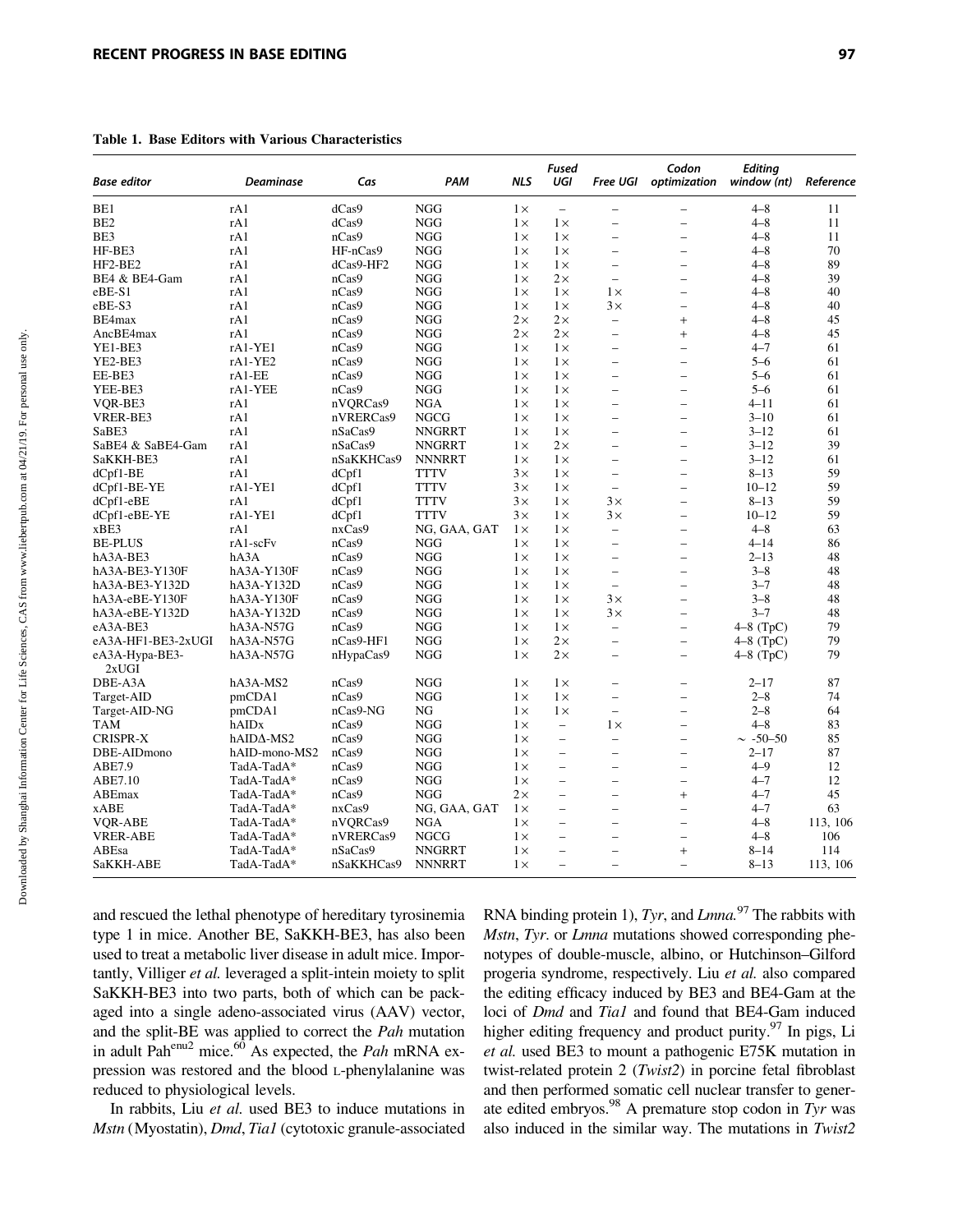| <b>Species</b>                       | Base editor              | <b>Target site</b>                                                                                                                     | Reference                      |
|--------------------------------------|--------------------------|----------------------------------------------------------------------------------------------------------------------------------------|--------------------------------|
| Mouse                                | BE3                      | Dmd, Tyr, Vista, Cd160, CTNNB1, Hist1H3, Hist2H3, Carm1,<br>Pcsk9, Hpd, Psen1, Hoxd13, Ar, Gfap, Lmna, Mecp2, Tnni3,<br>Abcd1, ANGPTL3 | 88, 90, 91, 92,<br>136, 94, 96 |
| Mouse                                | SaBE3                    | Tyr                                                                                                                                    | 116                            |
| Mouse                                | SaKKH-BE3                | Pah                                                                                                                                    | 60                             |
| Mouse                                | HF2-BE2                  | Tvr                                                                                                                                    | 89                             |
| Mouse                                | Target-AID               | P <sub>sen1</sub>                                                                                                                      | 92                             |
| Mouse                                | VQR-BE3                  | Psen1                                                                                                                                  | 92                             |
| Mouse                                | hA3A-BE3-Y130F           | Tyr, Hoxd13, Ar, Gfap, Dmd, Lmna, Mecp2, Tnni3, Abcd1                                                                                  | 93                             |
| Rabbit                               | BE3                      | Mstn, Dmd, Tia1, Tyr, Lmna                                                                                                             | 97                             |
| Rabbit                               | BE4-Gam                  | Dmd, Tia1                                                                                                                              | 97                             |
| Pig                                  | BE3                      | Twist2, Tyr                                                                                                                            | 98                             |
| Zebrafish                            | BE3                      | Twist2, Gdf6, Ntl, Tyr                                                                                                                 | 99                             |
| Zebrafish                            | VQR-BE3                  | Twist2, Tial1, Urod                                                                                                                    | 99                             |
| Rice                                 | PBE (BE3)                | OsCDC48, OsNRT1.1B, OsSPL14                                                                                                            | 100                            |
| Rice                                 | A3A-PBE (hA3A-BE3)       | OsAAT, OsCDC48, OsDEP1, OsNRT1.1B, OsOD,OsEV, OsHPPD                                                                                   | 101                            |
| Rice                                 | Target-AID               | ALS, FTIP1e                                                                                                                            | 104                            |
| Rice                                 | BE3                      | OsPDS, OsSBEIIb                                                                                                                        | 102                            |
| Rice                                 | BE3-AUGI                 | NRT1.1B, SLR1                                                                                                                          | 103                            |
| Rice                                 | CBE-P1 (BE3)             | <b>SNB</b>                                                                                                                             | 106                            |
| Rice                                 | CBE-P3 (VOR-BE3)         | PMS3                                                                                                                                   | 106                            |
| Rice                                 | rBE9 (Target-AID)        | OsAOSI, OsJARI, OsJAR2, OsCOI2                                                                                                         | 105                            |
| Potato                               | A3A-PBE (hA3A-BE3)       | StALS, StGBSS                                                                                                                          | 101                            |
| Wheat                                | PBE (BE3)                | TaLOX2                                                                                                                                 | 100                            |
| Wheat                                | A3A-PBE (hA3A-BE3)       | TaALS, TaMTL, TaLOX2, TaDEP1, TaHPPD, TaVRN1-A1                                                                                        | 101                            |
| Maize                                | PBE (BE3)                | ZmCENH3                                                                                                                                | 100                            |
| Tomato                               | Target-AID               | DELLA, ETR1                                                                                                                            | 104                            |
| Bacteria ( <i>Escherichia coli</i> ) | Target-AID               | galK, rpoB, xylB, manA, pta, adhE, tpiA                                                                                                | 109                            |
| Bacteria ( <i>Escherichia coli</i> ) | BE3                      | $tetA$ , $rppH$                                                                                                                        | 110                            |
| Bacteria (Brucella melitensis)       | BE3                      | virB10                                                                                                                                 | 110                            |
| Bacteria (Staphylococcus aureus)     | $BEC$ ( $BE3$ - $AUGI$ ) | agrA, entA, esaD                                                                                                                       | 111                            |
| Bacteria (Pseudomonas species)       | BEC (BE3- $\Delta UGI$ ) | rhlR, rhlB, cadR, ompR, per, aspC, gacA, hrpL                                                                                          | 112                            |
| Mouse                                | ABE7.10                  | Tyr, Dmd, AR, Hoxd13, Hbb-bs, Fah,                                                                                                     | $115 - 117$                    |
| Mouse                                | VQR-ABE                  | $Hbb-bs$                                                                                                                               | 113                            |
| Mouse                                | SaKKH-ABE                | Otc                                                                                                                                    | 113                            |
| Rat                                  | ABE7.10                  | Gaa                                                                                                                                    | 113                            |
| Rabbit                               | ABE7.10                  | Dmd, Otc, Sod1,                                                                                                                        | 97                             |
| Zebrafish                            | $z$ ABE $7.10$           | $ddx17-g1$ , musk, rps14, atp5b, wu: $f \in \{01d11$                                                                                   | 118                            |
| Zebrafish                            | zABE7.10max              | musk, rps14, atp5b, wu:fc01d11                                                                                                         | 118                            |
| Zebrafish                            | $z$ ABE7.10-GE           | musk, rps14, atp5b, wu:fc01d11                                                                                                         | 118                            |
| Rice                                 | ABE-P1 (ABE7.10)         | OsSPL14, SLR1, OsSPL16, OsSPL18, LOC_Os02g24720,                                                                                       | 114                            |
| Rice                                 | ABE-P2 (ABEsa)           | OsSPL14, OsSPL17                                                                                                                       | 114                            |
| Rice                                 | ABE-P3 (VQR-ABE)         | OsSPL14, OsSPL16, OsSPL17, OsSPL18                                                                                                     | 106                            |
| Rice                                 | ABE-P4 (VRER-ABE)        | OsTOE1, OsIDS1                                                                                                                         | 106                            |
| Rice                                 | ABE-P5 (SaKKH-ABE)       | SNB                                                                                                                                    | 106                            |
| Rice                                 | rBE14 (ABE7.10)          | OsMPK6, OsMPK13, OsSERK2, OsWRKY45                                                                                                     | 119                            |
| Rice                                 | PABE (ABE7.10)           | OSACC, OSALS, OsCDC48, OsAAT, OsEV, OsOD, OsDEP1,                                                                                      | 120                            |
|                                      |                          | OsNRT1.1B                                                                                                                              |                                |
| Wheat                                | PABE (ABE7.10)           | TaDEP1, TaEPSPS, TaGW2                                                                                                                 | 120                            |
| Arabidopsis                          | pcABE7.10                | AtALS, AtPDS, AtFT, AtLFY                                                                                                              | 121                            |
| Rapeseed                             | pcABE7.10                | <b>BnALS, BnPDS</b>                                                                                                                    | 121                            |
|                                      |                          |                                                                                                                                        |                                |

Table 2. Application of Base Editing in Animals, Plants, and Bacteria

and *Tyr* led to phenotypes of ablepharon macrostomia syndrome and albinism, respectively. These studies thus served as principles of proof that BEs can also induce efficient base editing in big animals such as pigs and rabbits.

BEs have also been successfully applied in nonmammals. Zhang *et al.* injected gRNA and the codonoptimized mRNA of BE3 into the zebrafish embryos at one-cell stage to induce mutations in *Twist2*, *Gdf6* (growth differentiation factor 6), *Ntl* (no tail), and *Tyr.*<sup>99</sup> The amino-acid change resulted from the *Tyr* mutation led to a phenotype that is similar to human ocular albinism. They also used VQR-BE3 to induce mutations in *Twist2*, *Tial1* (cytotoxic granule associated RNA binding protein like 1), and *Urod* (uroporphyrinogen decarboxylase) and demonstrated that VQR-BE3 indeed expanded the editing scope *in vivo*.

#### Plants

As gene editing can help to improve the traits of crops, base editors have also been applied in various plants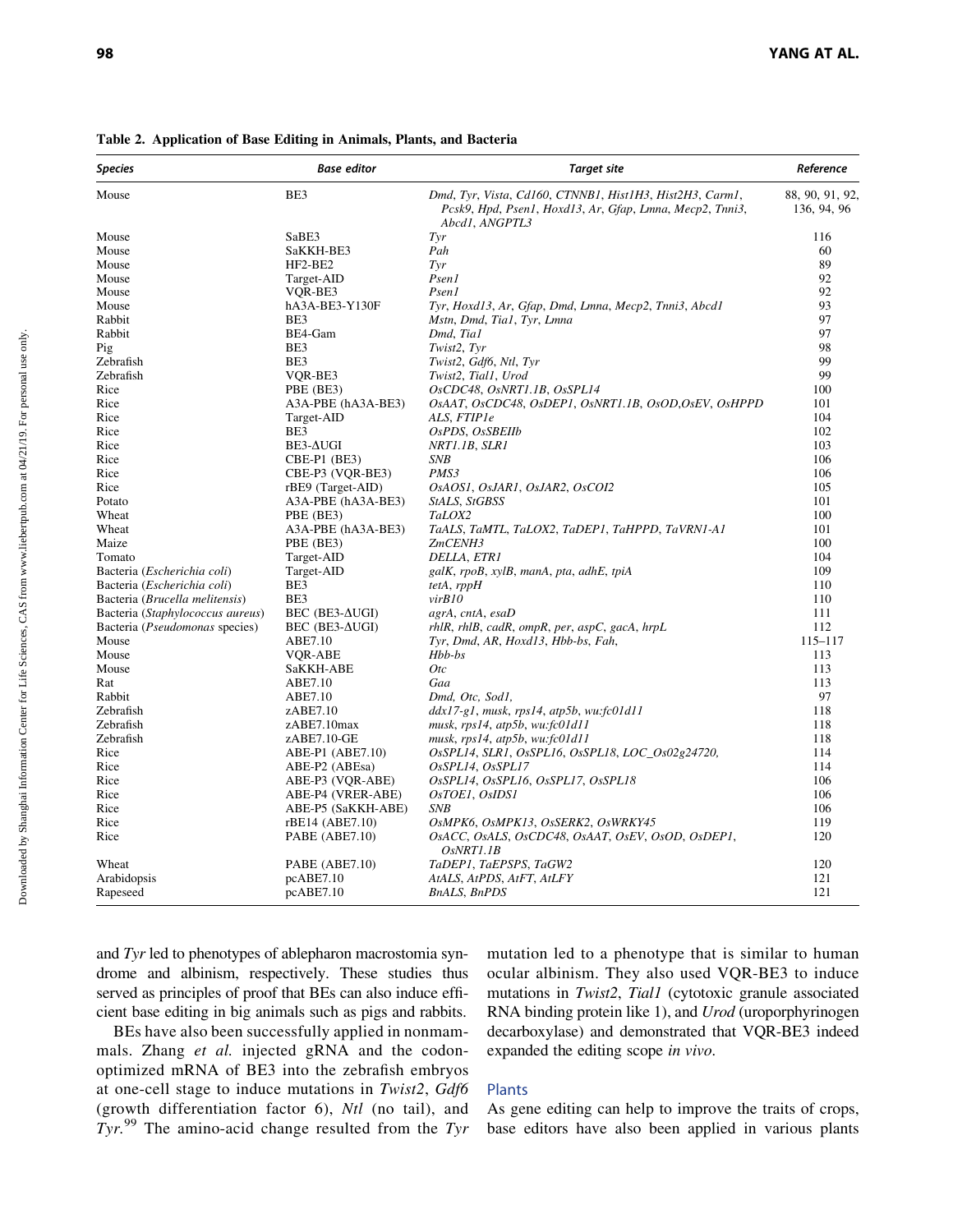(Table 2). Zong *et al.* transfected the plasmids expressing codon-optimized BE3 (plant base editor, PBE) and individual gRNAs into protoplasts to mutate three rice genes (*OsCDC48*, *OsNRT1.1B*, and *OsSPL14*), a wheat gene (*TaLOX2*) and a maize gene (*ZmCENH3*). The editing of these genes succeeded, albeit with relatively low frequencies.<sup>100</sup> The *OsCDC48*-edited rice, the *TaLOX2* edited wheat and the *ZmCENH3*-edited maize were obtained by *Agrobacterium*-mediated transformation or plasmid delivery into immature plant embryos. More recently, Zong *et al.* also optimized hA3A-BE3 to develop the corresponding plant version (A3A-PBE).<sup>101</sup> A3A-PBE induced very efficient base editing in wheat (*TaALS*, *TaMTL*, *TaLOX2*, *TaDEP1*, *TaHPPD* and *TaVRN1-A1*), rice (*OsAAT*, *OsCDC48*, *OsDEP1*, *OsNRT1.1B*, *OsOD*, *OsEV*, and *OsHPPD*) and potato (*StALS* and *StGBSS*) genes. In particular, A3A-PBE induced efficient editing at GpC sites across seven genomic regions in wheat and rice, whereas PBE induced virtually no editing events. The editing window of A3A-PBE spans from the first base to the seventeenth in protospacer region, which is also bigger than that of PBE. These results are consistent with the previous study in mammalian cells.48 The big editing window of A3A-PBE (17-nt width) is suitable for mutagenesis-oriented editing such as iSTOP but may lead to more bystander mutations when precise editing is needed. Thus, it is interesting to know whether the hA3A-derived BEs that have narrowed editing windows (e.g., hA3A-BE3-Y130F and hA3A- $BE3-Y132D^{48}$ ) can also induce precise editing while maintaining efficiency in plants.

Independently, Li *et al.* and Lu *et al.* used BE3 and BE3- $\Delta UGI$  (rA1-nCas9 fusion) to induce base editing in rice genes (*OsPDS*, *OsSBEIIb*, *NRT1.1B*, and *SLR1*).102,103 By using AID as the deaminating module, Shimatani *et al.* and Ren *et al.* respectively developed the plant version of Target-AID (PmCDA-nCas9 fusion) $104$  and rBE9 (a BE containing nCas9, UGI and  $AID^*\Delta$ , a hyperactive AID mutant), $105$  which can induce base editing in rice genes (*ALS* and *FTIP1e*, *OsAOS1*, *OsJAR1*, *OsJAR2*, and *OsCOI2*). Hua *et al.* also expanded the base editing scope in plants by replacing the Cas9 nickase of BE3 (CBE-P1 as the plant version) with VQR-Cas9 nickase and the latter BE (CBE-P3) induced base editing at the expanded targets site (*PMS3*).106

#### Bacteria

Being a part of a prokaryotic immune system, CRISPR-Cas was first found to cleave targeted DNA in bacteria.107,108 Whether BEs can also be applied in bacteria has also been tested (Table 2). Banno *et al.* adopted the Target-AID system in bacteria to generate point mutations in various genes (*galK*, *rpoB*, *xylB*, *manA*, *pta*, *adhE*, and *tpiA*) in *E. coli.*<sup>109</sup> Notably, Target-AID simultaneously induced 41 targeted mutations with four gRNAs against multicopy transposable elements.<sup>109</sup> By using BE3, Zheng *et al.* also induced stop codons and missense mutations in *rppH.*<sup>110</sup> In addition to *E. coli*, three reports generated early stop codons in bacterial strains *Brucella melitensis* (*virB10*), *S. aureus* (*agrA*, *cntA*, and *esaD*) and *Pseudomonas* (*rhlR*, *rhlB*, *cadR*, *ompR*, *per*, *aspC*, *gacA*, and *hrpL*) by using BE3 and BE3- $\Delta UGI$ , and showed that base editing system can be widely applied in various prokaryotic species.<sup>110–112</sup>

#### Development and Application of Adenine Base Editors

#### Development and improvement of adenine base editors

In addition to CBEs, ABEs have been developed recently to induce A-to-G base editing. After seven rounds of directed evolution *in vitro*, Gaudelli, Komor, and colleagues evolved a tRNA adenosine deaminase (TadA) of *E. coli* into a deoxyadenosine deaminase (TadA\*) that can induce adenine to inosine (A-to-I) deamination on ssDNA.<sup>12</sup> In order to improve the binding of TadA\* to ssDNA substrate, a wild-type TadA monomer was fused at the N-terminus of TadA\*. Then the TadA-TadA\* heterodimer was further linked with nCas9 (D10A) to develop a series of ABEs (Table 1). Compared to CBEs, ABEs do not need a DNA glycosylase inhibitor, probably because inosines in DNA cannot be removed efficiently by any known mammalian DNA glycosylase. The subsequent MMR or DNA replication will use the inosinecontaining strand as the template and then insert a cytosine opposite to the inosine, which eventually installs an A/Tpair to G/C-pair conversion at the target site.<sup>12</sup>

Several versions of ABE have been developed since the milestone report by Gaudelli *et al.* (Table 1). By replacing the nCas9 with nxCas9 in ABE7.10, Hu *et al*. developed  $xABE<sub>1</sub><sup>63</sup>$  which expands the targeting scope of ABEs to the genomic regions containing NG, GAA or GAT PAM sequences. Other Cas9 variants with altered PAM specificity (i.e., VQR and VRER) have also been used to develop new ABEs, which recognize the PAM sequences NGA and NGCG respectively.<sup>106,113</sup> In addition to the SpCas9containing ABEs, the SaCas9-containing ABE and its engineered form SaKKHCas9 have also been constructed to induce editing in the regions containing NNGRRT and NNNRRT PAM sequences.<sup>106,113,114</sup> Recently, Koblan *et al*. also applied the codon-optimization and additional NLS strategy on ABE7.10, and the resulting ABEmax has an even higher editing efficiency compared to ABE7.10.<sup>45</sup>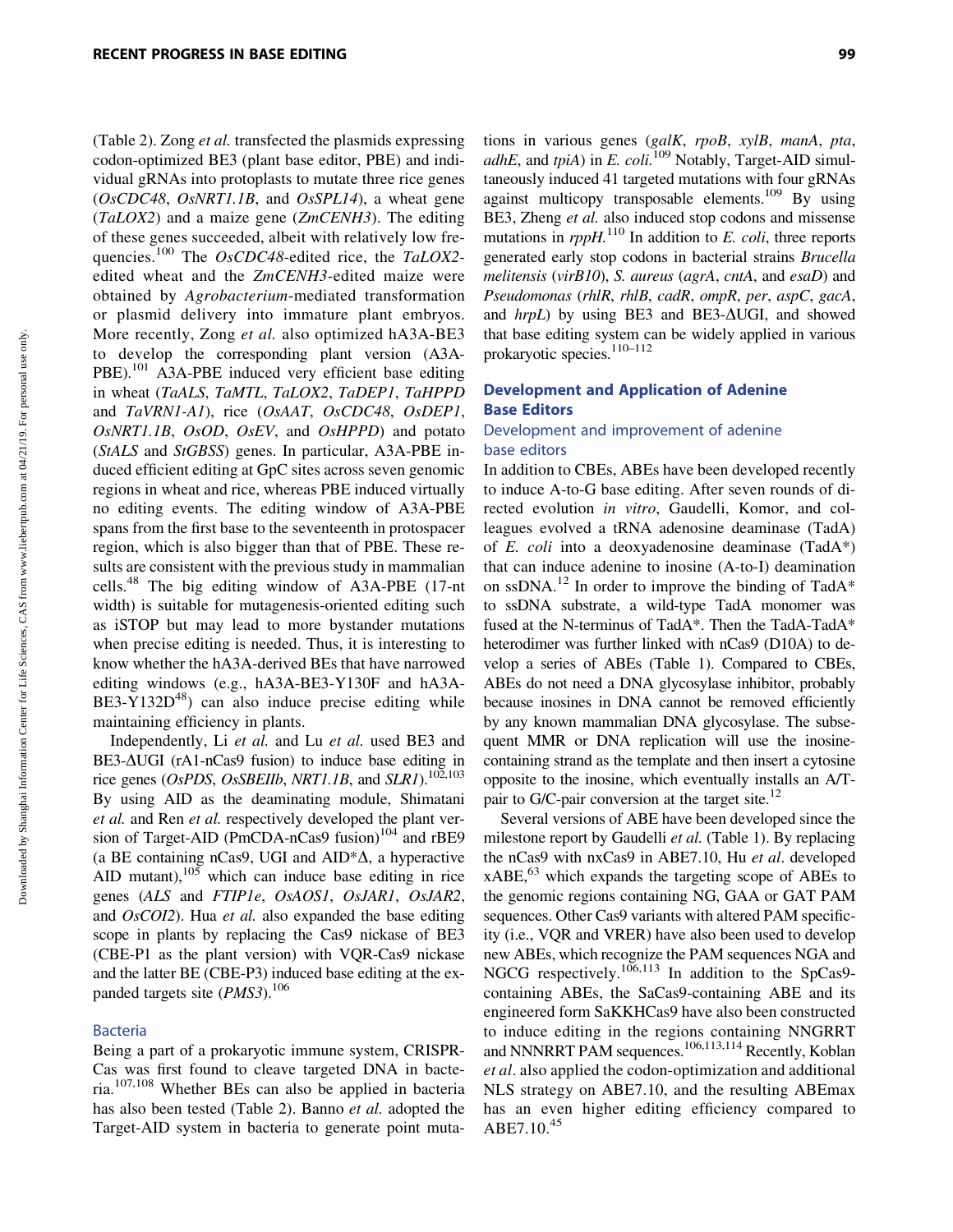#### Application of adenine base editors

Several versions of ABEs have been applied in animals successfully (Table 2). Ryu *et al*. first used ABE7.10 to induce a missense mutation in  $Tyr$  gene in mice,  $^{115}$ which modeled the phenotype of the Himalayan mouse. Importantly, Ryu *et al*. also packaged ABE7.10 into a dual trans-splicing AAV system to correct a nonsense mutation (CAG to TAG) of *Dmd* gene in a mouse model of Duchenne muscular dystrophy, which they generated with BE3 previously.<sup>88</sup> The expression of dystrophin was partially restored in the *Dmd*-corrected mice,<sup>115</sup> suggesting the therapeutic potential of ABE. Liu *et al*. also used ABE7.10 to install mutations in *AR* and *Hoxd13* genes in mice and the relevant phenotypes were observed.116 Of note, Liu *et al*. demonstrated that the SpCas9-derived ABE and the SaCas9-derived SaBE3 can induce efficient base editing at different target sites orthogonally.116 Liang *et al*. employed ABE7.10 to introduce mutations at the splicing sties of *Tyr* and *Dmd* genes and Duchenne muscular dystrophy-like phenotypes were observed in the *Dmd*-edited mice.<sup>117</sup> Independently, Yang *et al*. generated mutations in *Hbb-bs* and *Fah* genes with ABE7.10 and the phenotypes of tyrosinemia type I were correspondingly observed in the mice containing the *Fah* mutation.113 Furthermore, Yang *et al*. used two new ABEs (SaKKH-ABE and VQR-ABE) they developed to induce mutations in *Otc* and *Hbb-bs* genes in mice.<sup>113</sup> In rats, Yang *et al*. installed mutations in *Gaa* with ABE7.10 and the abnormal accumulation of large lysosomes filled with glycogen in multiple tissues, a typical phenotype of Pompe disease, was found in multiple tissues of *Gaa*<sup>D645G/I646V</sup> F<sub>1</sub> offspring.<sup>113</sup> In rabbits, Liu *et al*. utilized ABE7.10 to efficiently induce mutations in *Dmd*, *Otc*, and *Sod1* genes, and the rabbits with T279A mutant of *Dmd* displayed typical clinical symptoms similar to human X-linked dilated cardiomyopathy.<sup>97</sup> Together, these studies demonstrated that ABEs are efficient in editing mammals. $97,113$ 

In addition to mammals, ABEs have been utilized in zebrafish. Qin *et al*. used the zebrafish-compatible zABE7.10 to introduce mutations in *musk*, *rps14*, *atp5b*, and *wu:fc01d11* genes and the mutation of *rps14* recapitulate the typical mutant phenotypes.<sup>118</sup> And through applying the strategy succeeded in ABEmax (i.e. further  $codon-optimization$  and introducing more NLS $<sup>45</sup>$ ) Qin</sup> *et al.* also developed zABE7.10max.<sup>118</sup>

Meanwhile, many plant-compatible ABEs have been rapidly developed and applied as well (Table 2). Hua *et al*. generated the ABE-P1 (ABE7.10) and ABE-P2 (ABEsa) to induce mutations in six rice genes (*SLR1*, *OsSPL14*, *OsSPL16*, *OsSPL17*, *OsSPL18*, and *LOC\_Os02g24720*) 114 and Yan *et al*. constructed rBE14 (ABE7.10) to introduce mutations in four rice genes (*OsMPK6*, *OsMPK13*,  $OsSERK2$  and  $OsWRKY45)^{119}$ . Around the same time, Li *et al*. developed seven versions of PABE that have different TadA-TadA\*/nCas9/NLS configurations and found that PABE-7, which has the same configuration of ABE7.10 but with three copies of NLS at C-terminus, induced the highest editing efficiency.120 Then, Li *et al*. used PABE-7 to introduce mutations in eight rice genes (*OsACC*, *OsALS*, *OsCDC48*, *OsAAT*, *OsEV*, *OsOD*, *OsDEP1*, *OsNRT1.1B*) and three wheat genes (*TaDEP1*, *TaEPSPS*, *TaGW2*), and one resulted rice strain bearing C2186R substitution in OsACC is resistant to herbicide.<sup>120</sup> More recently, Kang *et al*. used the plant-compatible ABE7.10 (pcABE7.10) to induce mutations in four *Arabidopsis* genes (*AtALS*, *AtPDS*, *AtFT*, and *AtLFY*) and two rapeseed genes (*BnALS* and *BnPDS*).121 The *AtFT*-targeted plants displayed a late-flowering phenotype and the *AtPDS3* targeted plants showed a range of dwarfism and mosaic albino phenotypes, both confirming that ABE can be used to alter the phenotype of *Arabidopsis*. In order to expand the editing scope in plants, Hua *et al*. developed ABE-P3 (VQR-ABE), ABE-P4 (VRER-ABE), and ABE-P5 (SaKKH-ABE) and utilized these plant versions of ABEs to install mutations in seven rice genes (*OsSPL14*, *OsSPL16*, *OsSPL17*, *OsSPL18*, *OsTOE1*, *OsIDS1*, and *SNB*).106

#### Base Editing or CRISPR-Cas?

With both serving as precise and efficient gene editing tools, base editing overlaps with CRISPR-Cas in certain applications. Choosing between them in such circumstances becomes a sweet burden. Base substitution is by definition the kind of gene editing that is well suited to BE. As BE directly catalyzes the deamination of cytosine to install C-to-T conversions in targeted DNA, the process of base editing is generally independent of DSB or a DNA donor. With recent improvements, the editing efficiencies of the latest versions of BE can reach  $\sim$  50–70% in various mammalian cell lines.<sup>45,48</sup> In contrast, the base substitutions installed by CRISPR-Cas9-mediated HDR rely on homologous recombination, which is cell-cycle/type dependent and generally manifests low efficiency in most mammalian cells.<sup>7,122</sup> Thus, BE is an appropriate tool to be chosen when targeted base substitution is desired.

Another type of gene editing, gene knockout, can be performed with either Cas or BE. When combined with one or more gRNA, Cas can generate DSB to trigger NHEJ, which will result in indels at DSB sites.<sup>7,123</sup> This method can be broadly used to knockout various genes and DNA fragments. Yet, it is worth noting that in some studies, the generation of DSB triggered a p53 mediated DNA damage response<sup>124,125</sup> and/or cause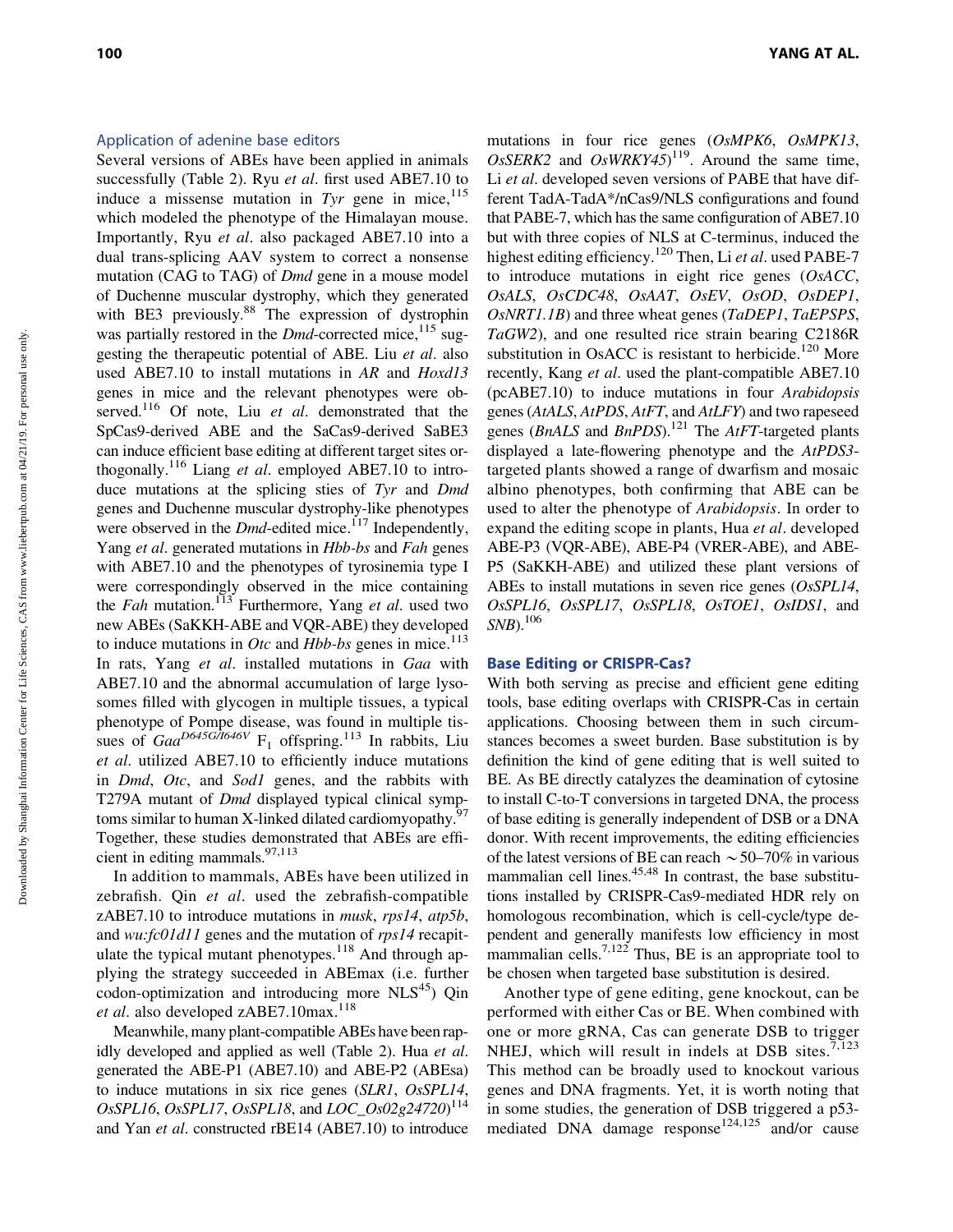unintended large deletions, translocations or DNA rearrangements.126,127 In contrast, BEs can be used to terminate the production of a functional protein by creating premature stop codons (iSTOP or CRISPR-STOP), which avoids the generation of  $DSB$ <sup>80,81</sup> However, the  $iSTOP$ or CRISPR-STOP strategy is hard to be used in knocking out genes that do not express protein products (e.g., noncoding  $RNA$ <sup>128</sup> and Cas9 or Cpf1 would therefore be a better choice in these situations.

Insertion or deletion of a specific DNA fragment at a specific target site is another common type of gene editing, which can be achieved with Cas though HDR, but not with BE. The NHEJ repair outcome of DSB can be predicted or even designed with high accuracy, depending on the sequence of cleavage site.<sup>129–131</sup> Thus, some specific deletions and insertions can be directly generated by Cas9 without the need of a donor DNA, which may be used to overcome the limitation of HDR efficiency in some cases.

Delivery is another factor to consider when weighing BE and Cas for *in vivo* editing. Though various viral system has been used to deliver  $\text{Cas.}^{132-134}$  the size of most Cas is reaching the packaging limit of AAV, a popular vector for *in vivo* editing.<sup>135</sup> Because a nucleobase deaminase module needs to be fused to a Cas in BE, the size of BE is even bigger than that of Cas. Although BEs can be split and efficiently packaged into two separate  $AAVs<sub>60</sub>$ the nonviral delivery system seems more promising for BEs, especially when considering the future addition of more functional modules into BEs. Recently, Yeh *et al.* packaged the gRNA/BE3 RNP in cationic lipid nanoparticles and injected the RNP-containing nanoparticles in the inner ears of mouse pups. The post-mitotic editing installed an S33F mutation in  $\beta$ -catenin (*CTNNB1*), which induces cell reprogramming.<sup>136</sup> In the future, the specificity and efficiency of nonviral delivering sys $tem<sup>137</sup>$  can be further improved to potentiate clinicrelated applications.<sup>138</sup>

#### **Perspective**

Since the development of the first BE just a few years ago, base editing has undergone rapid expansion.77,139,140 Current BE systems perform the transition of bases (i.e., a purine to a purine or a pyrimidine to a pyrimidine).  $11,12$  In the future, the development of new BEs that can induce transversions—a purine to a pyrimidine or vice versa will enrich the repertoire of base editing. Currently, base editing at the ''single'' base level has not been realized in most cases. The development of new base editors with a 1-bp editing window, while still keeping high editing efficiency, will further improve editing precision. Similar to the OT effects of Cas-mediated gene editing, unintended base substitutions induced by BEs at OT

sites will remain a concern for basic research and potential therapeutic applications. Besides, mutations at other unexpected sites (e.g., the sites that gRNAs do not bind to) may also be induced by the nucleobase deaminase fused in BEs.71,72,141 Thus, the development of new methods for the genome-wide detection of BE-induced mutations in human somatic cells and new BEs with even higher editing specificity will further expand the application of base editing system, particularly in therapeutics.

#### Author Disclosure Statement

J.C. is supported by funding from Ministry of Science and Technology (grant number 2018YFC1004602) and National Natural Science Foundation of China (NSFC) (grant numbers 31822016, 81872305, and 31600654). B.Y. is supported by NSFC (grant number 31600619). L. Y. is supported by NSFC (grant number 31730111).

#### References

- 1. Kim JS. Genome editing comes of age. Nat Protoc 2016;11:1573–1578. DOI: 10.1038/nprot.2016.104.
- 2. Bak RO, Gomez-Ospina N, Porteus MH. Gene editing on center stage. Trends Genet 2018;34:600–611. DOI: 10.1016/j.tig.2018.05.004.
- 3. Urnov FD. Genome Editing B.C. (Before CRISPR): Lasting LESSONS from the ''Old Testament''. CRISPR J. 2018;1:34–46. DOI: 10.1089/crispr .2018.29007.fyu.
- 4. Hsu PD, Lander ES, Zhang F. Development and applications of CRISPR-Cas9 for genome engineering. Cell 2014;157:1262–1278. DOI: 10.1016/ j.cell.2014.05.010.
- 5. Komor AC, Badran AH, Liu DR. CRISPR-based technologies for the manipulation of eukaryotic genomes. Cell 2017;168:20–36. DOI: 10.1016/j.cell.2016.10.044.
- 6. Knott GJ, Doudna JA. CRISPR-Cas guides the future of genetic engineering. Science 2018;361:866–869. DOI: 10.1126/science.aat5011.
- 7. Ceccaldi R, Rondinelli B, D'Andrea AD. Repair pathway choices and consequences at the double-strand break. Trends Cell Biol 2016;26:52– 64. DOI: 10.1016/j.tcb.2015.07.009.
- 8. Hustedt N, Durocher D. The control of DNA repair by the cell cycle. Nat Cell Biol 2016;19:1–9. DOI: 10.1038/ncb3452.
- 9. Harris RS, Liddament MT. Retroviral restriction by APOBEC proteins. Nat Rev Immunol 2004;4:868–877. DOI: 10.1038/nri1489.
- 10. Yang B, Li X, Lei L, et al. APOBEC: From mutator to editor. J Genet Genomics 2017;44:423–437. DOI: 10.1016/j.jgg.2017.04.009.
- 11. Komor AC, Kim YB, Packer MS, et al. Programmable editing of a target base in genomic DNA without double-stranded DNA cleavage. Nature 2016;533:420–424. DOI: 10.1038/nature17946.
- 12. Gaudelli NM, Komor AC, Rees HA, et al. Programmable base editing of A\*T to G\*C in genomic DNA without DNA cleavage. Nature 2017;551:464–471. DOI: 10.1038/nature24644.
- 13. Harris RS, Petersen-Mahrt SK, Neuberger MS. RNA editing enzyme APOBEC1 and some of its homologs can act as DNA mutators. Mol Cell 2002;10:1247–1253.
- 14. Harris RS, Bishop KN, Sheehy AM, et al. DNA deamination mediates innate immunity to retroviral infection. Cell 2003;113:803–809.
- 15. Cheng AZ, Yockteng-Melgar J, Jarvis MC, et al. Epstein-Barr virus BORF2 inhibits cellular APOBEC3B to preserve viral genome integrity. Nat Microbiol 2019;4:78–88. DOI: 10.1038/s41564-018-0284-6.
- 16. Haradhvala NJ, Polak P, Stojanov P, et al. Mutational strand asymmetries in cancer genomes reveal mechanisms of DNA damage and repair. Cell 2016;164:538–549. DOI: 10.1016/j.cell.2015.12.050.
- 17. Seplyarskiy VB, Soldatov RA, Popadin KY, et al. APOBEC-induced mutations in human cancers are strongly enriched on the lagging DNA strand during replication. Genome Res 2016;26:174–182. DOI: 10.1101/gr.197046.115.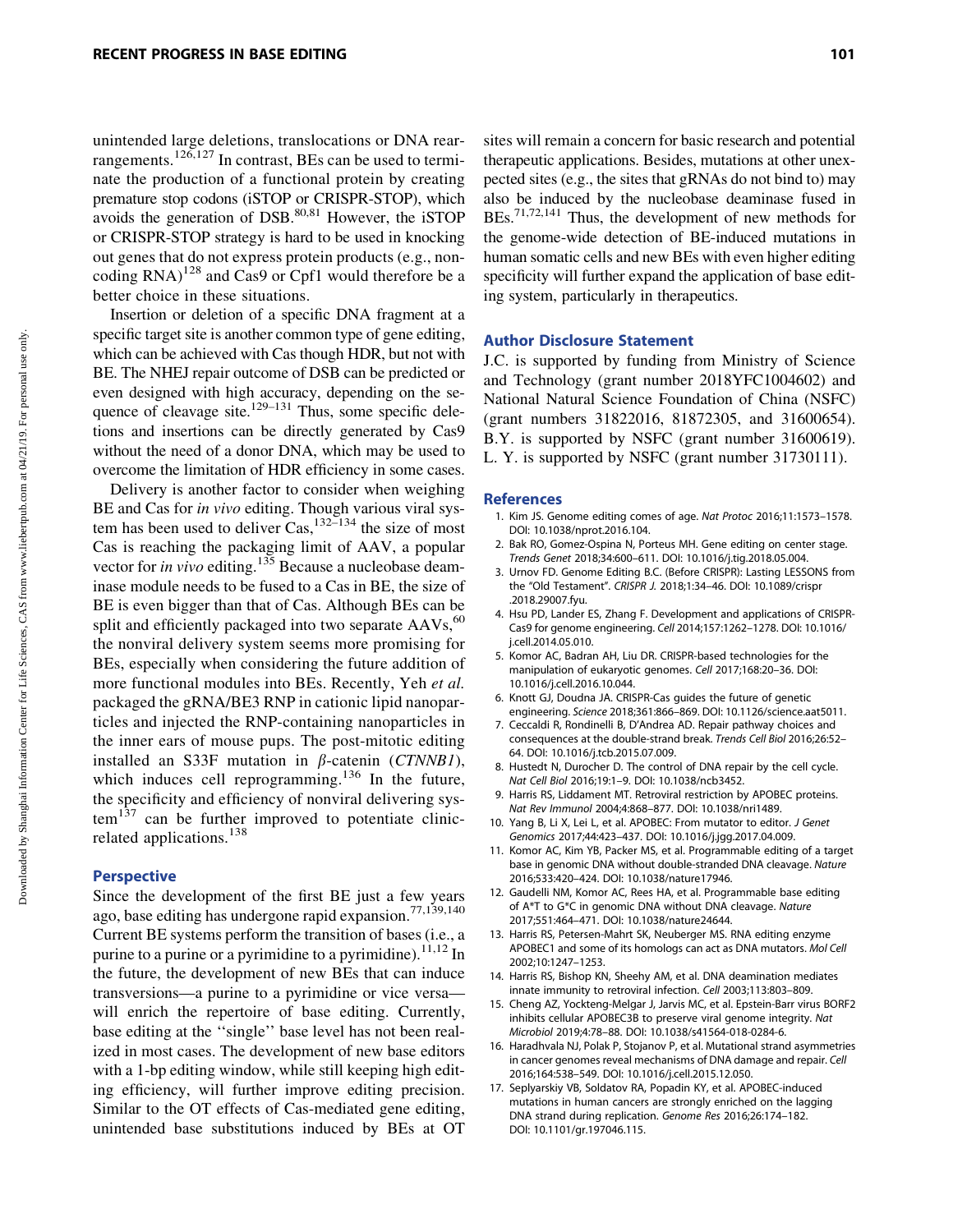- 18. Roberts SA, Sterling J, Thompson C, et al. Clustered mutations in yeast and in human cancers can arise from damaged long single-strand DNA regions. Mol Cell 2012;46:424–435. DOI: 10.1016/j.molcel .2012.03.030.
- 19. Taylor BJ, Nik-Zainal S, Wu YL, et al. DNA deaminases induce breakassociated mutation showers with implication of APOBEC3B and 3A in breast cancer kataegis. Elife 2013;2:e00534. DOI: 10.7554/eLife.00534.
- 20. Chen J, Miller BF, Furano AV. Repair of naturally occurring mismatches can induce mutations in flanking DNA. Elife 2014;3:e02001. DOI: 10.7554/eLife.02001.
- 21. Chen J, Furano AV. Breaking bad: The mutagenic effect of DNA repair. DNA Repair (Amst) 2015;32:43–51. DOI: 10.1016/j.dnarep.2015.04.012.
- 22. Burns MB, Lackey L, Carpenter MA, et al. APOBEC3B is an enzymatic source of mutation in breast cancer. Nature 2013;494:366–370. DOI: 10.1038/nature11881.
- 23. Burns MB, Temiz NA, Harris RS. Evidence for APOBEC3B mutagenesis in multiple human cancers. Nat Genet 2013;45:977–983. DOI: 10.1038/ ng.2701.
- 24. Starrett GJ, Luengas EM, McCann JL, et al. The DNA cytosine deaminase APOBEC3H haplotype I likely contributes to breast and lung cancer mutagenesis. Nat Commun 2016;7:12918. DOI: 10.1038/ncomms12918.
- 25. Revy P, Muto T, Levy Y, et al. Activation-induced cytidine deaminase (AID) deficiency causes the autosomal recessive form of the Hyper-IgM syndrome (HIGM2). Cell 2000;102:565–575.
- 26. Pham P, Bransteitter R, Petruska J, et al. Processive AID-catalysed cytosine deamination on single-stranded DNA simulates somatic hypermutation. Nature 2003;424:103–107. DOI: 10.1038/nature01760.
- 27. Alt FW, Zhang Y, Meng FL, et al. Mechanisms of programmed DNA lesions and genomic instability in the immune system. Cell 2013;152:417–429. DOI: 10.1016/j.cell.2013.01.007.
- 28. Salter JD, Smith HC. Modeling the Embrace of a Mutator: APOBEC Selection of Nucleic Acid Ligands. Trends Biochem Sci 2018;43:606– 622. DOI: 10.1016/j.tibs.2018.04.013.
- 29. Salter JD, Bennett RP, Smith HC. The APOBEC Protein Family: United by Structure, Divergent in Function. Trends Biochem Sci 2016;41:578–594. DOI: 10.1016/j.tibs.2016.05.001.
- 30. Ran FA, Hsu PD, Lin CY, et al. Double nicking by RNA-guided CRISPR Cas9 for enhanced genome editing specificity. Cell 2013;154:1380–1389. DOI: 10.1016/j.cell.2013.08.021.
- 31. Shen B, Zhang W, Zhang J, et al. Efficient genome modification by CRISPR-Cas9 nickase with minimal off-target effects. Nat Methods 2014;11:399–402. DOI: 10.1038/nmeth.2857.
- 32. Mali P, Aach J, Stranges PB, et al. CAS9 transcriptional activators for target specificity screening and paired nickases for cooperative genome engineering. Nat Biotechnol 2013;31:833–838. DOI: 10.1038/ nbt.2675.
- 33. Fu Y, Sander JD, Reyon D, et al. Improving CRISPR-Cas nuclease specificity using truncated guide RNAs. Nat Biotechnol 2014;32:279–284. DOI: 10.1038/nbt.2808.
- 34. Tsai SQ, Wyvekens N, Khayter C, et al. Dimeric CRISPR RNA-guided FokI nucleases for highly specific genome editing. Nat Biotechnol 2014;32:569–576. DOI: 10.1038/nbt.2908.
- 35. Lei L, Chen H, Xue W, et al. APOBEC3 induces mutations during repair of CRISPR-Cas9-generated DNA breaks. Nat Struct Mol Biol 2018;25:45– 52. DOI: 10.1038/s41594-017-0004-6.
- 36. Tarantino ME, Dow BJ, Drohat AC, et al. Nucleosomes and the three glycosylases: High, medium, and low levels of excision by the uracil DNA glycosylase superfamily. DNA Repair (Amst) 2018;72:56–63. DOI: 10.1016/j.dnarep.2018.09.008.
- 37. Kunkel TA, Erie DA. Eukaryotic Mismatch Repair in Relation to DNA Replication. Annu Rev Genet 2015;49:291–313. DOI: 10.1146/annurevgenet-112414-054722.
- 38. Carter RJ, Parsons JL. Base excision repair, a pathway regulated by posttranslational modifications. Mol Cell Biol 2016;36:1426–1437. DOI: 10.1128/MCB.00030-16.
- 39. Komor AC, Zhao KT, Packer MS, et al. Improved base excision repair inhibition and bacteriophage Mu Gam protein yields C:G-to-T:A base editors with higher efficiency and product purity. Sci Adv 2017;3:eaao4774. DOI: 10.1126/sciadv.aao4774.
- 40. Wang L, Xue W, Yan L, et al. Enhanced base editing by co-expression of free uracil DNA glycosylase inhibitor. Cell Res 2017;27:1289–1292. DOI: 10.1038/cr.2017.111.
- 41. Radany EH, Dornfeld KJ, Sanderson RJ, et al. Increased spontaneous mutation frequency in human cells expressing the phage PBS2-encoded inhibitor of uracil-DNA glycosylase. Mutat Res 2000;461:41–58.
- 42. Di Noia J, Neuberger MS. Altering the pathway of immunoglobulin hypermutation by inhibiting uracil-DNA glycosylase. Nature. 2002;419:43–48. DOI: 10.1038/nature00981.
- 43. Kachhap S, Singh KK. Mitochondrial inhibition of uracil-DNA glycosylase is not mutagenic. Mol Cancer 2004;3:32. DOI: 10.1186/1476-4598-3-32.
- 44. Cortazar D, Kunz C, Saito Y, et al. The enigmatic thymine DNA glycosylase. DNA Repair (Amst) 2007;6:489–504. DOI: 10.1016/j.dnarep .2006.10.013.
- 45. Koblan LW, Doman JL, Wilson C, et al. Improving cytidine and adenine base editors by expression optimization and ancestral reconstruction. Nat Biotechnol 2018;36:843–846. DOI: 10.1038/nbt.4172.
- 46. Zafra MP, Schatoff EM, Katti A, et al. Optimized base editors enable efficient editing in cells, organoids and mice. Nat Biotechnol 2018;36:888–893. DOI: 10.1038/nbt.4194.
- 47. Nabel CS, Jia H, Ye Y, et al. AID/APOBEC deaminases disfavor modified cytosines implicated in DNA demethylation. Nat Chem Biol 2012;8: 751–758. DOI: 10.1038/nchembio.1042.
- 48. Wang X, Li J, Wang Y, et al. Efficient base editing in methylated regions with a human APOBEC3A-Cas9 fusion. Nat Biotechnol 2018;36: 946–949. DOI: 10.1038/nbt.4198.
- 49. Carpenter MA, Li M, Rathore A, et al. Methylcytosine and normal cytosine deamination by the foreign DNA restriction enzyme APOBEC3A. J Biol Chem 2012;287:34801–34808. DOI: 10.1074/jbc.M112.385161.
- 50. Ito F, Fu Y, Kao SA, et al. Family-wide comparative analysis of cytidine and methylcytidine deamination by eleven human APOBEC proteins. J Mol Biol 2017;429:1787–1799. DOI: 10.1016/j.jmb.2017.04.021.
- 51. Hille F, Richter H, Wong SP, et al. The biology of CRISPR-Cas: backward and forward. Cell 2018;172:1239–1259. DOI: 10.1016/j.cell.2017.11.032.
- 52. Jinek M, Chylinski K, Fonfara I, et al. A programmable dual-RNA-guided DNA endonuclease in adaptive bacterial immunity. Science 2012;337:816–821. DOI: 10.1126/science.1225829.
- 53. Zetsche B, Gootenberg JS, Abudayyeh OO, et al. Cpf1 Is a single RNA-guided endonuclease of a class 2 CRISPR-Cas system. Cell 2015;163:759–771. DOI: 10.1016/j.cell.2015.09.038.
- 54. Kim D, Kim J, Hur JK, et al. Genome-wide analysis reveals specificities of Cpf1 endonucleases in human cells. Nat Biotechnol 2016;34:863–868. DOI: 10.1038/nbt.3609.
- 55. Kleinstiver BP, Tsai SQ, Prew MS, et al. Genome-wide specificities of CRISPR-Cas Cpf1 nucleases in human cells. Nat Biotechnol 2016;34:869–874. DOI: 10.1038/nbt.3620.
- 56. Stella S, Alcon P, Montoya G. Structure of the Cpf1 endonuclease R-loop complex after target DNA cleavage. Nature 2017;546:559–563. DOI: 10.1038/nature22398.
- 57. Swarts DC, van der Oost J, Jinek M. Structural basis for guide RNA processing and seed-dependent DNA targeting by CRISPR-Cas12a. Mol Cell 2017;66:221–233 e224. DOI: 10.1016/j.molcel.2017.03.016.
- 58. Stella S, Mesa P, Thomsen J, et al. Conformational activation promotes CRISPR-Cas12a catalysis and resetting of the endonuclease Activity. Cell 2018;175:1856–1871 e1821. DOI: 10.1016/j.cell.2018.10.045.
- 59. Li X, Wang Y, Liu Y, et al. Base editing with a Cpf1-cytidine deaminase fusion. Nat Biotechnol 2018;36:324–327. DOI: 10.1038/nbt.4102.
- 60. Villiger L, Grisch-Chan HM, Lindsay H, et al. Treatment of a metabolic liver disease by in vivo genome base editing in adult mice. Nat Med 2018;24:1519–1525. DOI: 10.1038/s41591-018-0209-1.
- 61. Kim YB, Komor AC, Levy JM, et al. Increasing the genome-targeting scope and precision of base editing with engineered Cas9-cytidine deaminase fusions. Nat Biotechnol 2017;35:371–376. DOI: 10.1038/nbt.3803.
- 62. Esvelt KM, Carlson JC, Liu DR. A system for the continuous directed evolution of biomolecules. Nature 2011;472:499–503. DOI: 10.1038/ nature09929.
- 63. Hu JH, Miller SM, Geurts MH, et al. Evolved Cas9 variants with broad PAM compatibility and high DNA specificity. Nature 2018;556:57–63. DOI: 10.1038/nature26155.
- 64. Nishimasu H, Shi X, Ishiguro S, et al. Engineered CRISPR-Cas9 nuclease with expanded targeting space. Science 2018;361:1259–1262. DOI: 10.1126/science.aas9129.
- 65. Fu Y, Foden JA, Khayter C, et al. High-frequency off-target mutagenesis induced by CRISPR-Cas nucleases in human cells. Nat Biotechnol 2013;31:822–826. DOI: 10.1038/nbt.2623.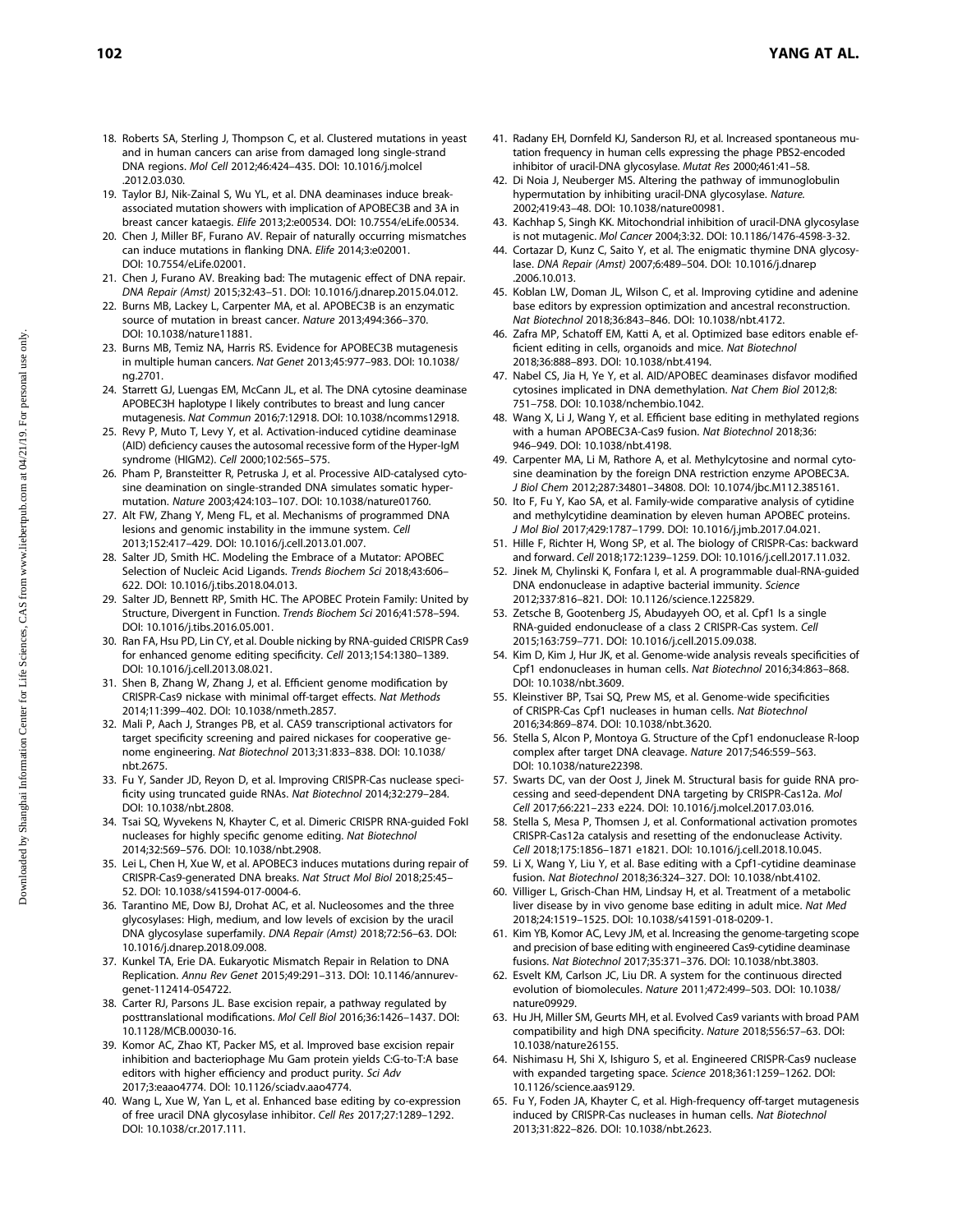- 66. Hsu PD, Scott DA, Weinstein JA, et al. DNA targeting specificity of RNAguided Cas9 nucleases. Nat Biotechnol 2013;31:827–832. DOI: 10.1038/ nbt.2647.
- 67. Kim D, Bae S, Park J, et al. Digenome-seq: genome-wide profiling of CRISPR-Cas9 off-target effects in human cells. Nat Methods 2015;12:237–243, 231 p following 243. DOI: 10.1038/nmeth.3284.
- 68. Tsai SQ, Zheng Z, Nguyen NT, et al. GUIDE-seq enables genome-wide profiling of off-target cleavage by CRISPR-Cas nucleases. Nat Biotechnol 2015;33:187–197. DOI: 10.1038/nbt.3117.
- 69. Li G, Liu Y, Zeng Y, et al. Highly efficient and precise base editing in discarded human tripronuclear embryos. Protein Cell 2017;8:776–779. DOI: 10.1007/s13238-017-0458-7.
- 70. Rees HA, Komor AC, Yeh WH, et al. Improving the DNA specificity and applicability of base editing through protein engineering and protein delivery. Nat Commun 2017;8:15790. DOI: 10.1038/ncomms15790.
- 71. Jin S, Zong Y, Gao Q, et al. Cytosine, but not adenine, base editors induce genome-wide off-target mutations in rice. Science 2019. DOI: 10.1126/ science.aaw7166.
- 72. Zuo E, Sun Y, Wei W, et al. Cytosine base editor generates substantial offtarget single-nucleotide variants in mouse embryos. Science 2019. DOI: 10.1126/science.aav9973.
- 73. Kim D, Lim K, Kim ST, et al. Genome-wide target specificities of CRISPR RNA-guided programmable deaminases. Nat Biotechnol 2017;35:475– 480. DOI: 10.1038/nbt.3852.
- 74. Nishida K, Arazoe T, Yachie N, et al. Targeted nucleotide editing using hybrid prokaryotic and vertebrate adaptive immune systems. Science 2016;353. DOI: 10.1126/science.aaf8729.
- 75. Lange SS, Takata K, Wood RD. DNA polymerases and cancer. Nat Rev Cancer 2011;11:96–110. DOI: 10.1038/nrc2998.
- 76. Yang W, Gao Y. Translesion and repair DNA polymerases: diverse structure and mechanism. Annu Rev Biochem 2018;87:239–261. DOI: 10.1146/annurev-biochem-062917-012405.
- 77. Rees HA, Liu DR. Base editing: precision chemistry on the genome and transcriptome of living cells. Nat Rev Genet 2018;19:770–788. DOI: 10.1038/s41576-018-0059-1.
- 78. Tan J, Zhang F, Karcher D, et al. Engineering of high-precision base editors for site-specific single nucleotide replacement. Nat Commun 2019;10:439. DOI: 10.1038/s41467-018-08034-8.
- 79. Gehrke JM, Cervantes O, Clement MK, et al. An APOBEC3A-Cas9 base editor with minimized bystander and off-target activities. Nat Biotechnol 2018;36:977–982. DOI: 10.1038/nbt.4199.
- 80. Billon P, Bryant EE, Joseph SA, et al. CRISPR-mediated base editing enables efficient disruption of eukaryotic genes through induction of STOP codons. Mol Cell 2017;67:1068–1079 e1064. DOI: 10.1016/j. molcel.2017.08.008.
- 81. Kuscu C, Parlak M, Tufan T, et al. CRISPR-STOP: gene silencing through base-editing-induced nonsense mutations. Nat Methods 2017;14: 710–712. DOI: 10.1038/nmeth.4327.
- 82. Yilmaz A, Peretz M, Aharony A, et al. Defining essential genes for human pluripotent stem cells by CRISPR-Cas9 screening in haploid cells. Nat Cell Biol 2018;20:610–619. DOI: 10.1038/s41556-018-0088-1.
- 83. Ma Y, Zhang J, Yin W, et al. Targeted AID-mediated mutagenesis (TAM) enables efficient genomic diversification in mammalian cells. Nat Methods 2016;13:1029–1035. DOI: 10.1038/nmeth.4027.
- 84. Yuan J, Ma Y, Huang T, et al. Genetic modulation of RNA splicing with a CRISPR-guided cytidine deaminase. Mol Cell 2018;72:380–394 e387. DOI: 10.1016/j.molcel.2018.09.002.
- 85. Hess GT, Fresard L, Han K, et al. Directed evolution using dCas9-targeted somatic hypermutation in mammalian cells. Nat Methods 2016;13: 1036–1042. DOI: 10.1038/nmeth.4038.
- 86. Jiang W, Feng S, Huang S, et al. BE-PLUS: a new base editing tool with broadened editing window and enhanced fidelity. Cell Res 2018;28: 855–861. DOI: 10.1038/s41422-018-0052-4.
- 87. Liu LD, Huang M, Dai P, et al. Intrinsic nucleotide preference of diversifying base editors guides antibody ex vivo affinity maturation. Cell Rep 2018;25:884–892 e883. DOI: 10.1016/j.celrep.2018.09.090.
- 88. Kim K, Ryu SM, Kim ST, et al. Highly efficient RNA-guided base editing in mouse embryos. Nat Biotechnol 2017;35:435–437. DOI: 10.1038/ nbt.3816.
- 89. Liang P, Sun H, Sun Y, et al. Effective gene editing by high-fidelity base editor 2 in mouse zygotes. Protein Cell 2017;8:601–611. DOI: 10.1007/ s13238-017-0418-2.
- 90. Yang G, Zhu TY, Lu ZY, et al. Generation of isogenic single and multiplex gene knockout mice by base editing-induced STOP. Sci Bull 2018;63:1101–1107. DOI: 10.1016/j.scib.2018.07.002.
- 91. Yang G, Zhou C, Wang R, et al. Base-editing-mediated R17H substitution in histone H3 reveals methylation-dependent regulation of Yap signaling and early mouse embryo development. Cell Rep 2019;26:302–312 e304. DOI: 10.1016/j.celrep.2018.12.046.
- 92. Sasaguri H, Nagata K, Sekiguchi M, et al. Introduction of pathogenic mutations into the mouse Psen1 gene by Base Editor and Target-AID. Nat Commun 2018;9:2892. DOI: 10.1038/s41467-018-05262-w.
- 93. Li J, Liu Z, Huang S, et al. Efficient base editing in G/C-rich regions to model androgen insensitivity syndrome. Cell Res 2019. DOI: 10.1038/ s41422-018-0133-4.
- 94. Chadwick AC, Wang X, Musunuru K. In vivo base editing of PCSK9 (Proprotein Convertase Subtilisin/Kexin Type 9) as a therapeutic alternative to genome editing. Arterioscler Thromb Vasc Biol 2017;37:1741–1747. DOI: 10.1161/ATVBAHA.117.309881.
- 95. Chadwick AC, Evitt NH, Lv W, et al. Reduced blood lipid levels with in vivo CRISPR-Cas9 base editing of ANGPTL3. Circulation 2018;137:975–977. DOI: 10.1161/CIRCULATIONAHA.117.031335.
- 96. Rossidis AC, Stratigis JD, Chadwick AC, et al. In utero CRISPR-mediated therapeutic editing of metabolic genes. Nat Med 2018;24:1513–1518. DOI: 10.1038/s41591-018-0184-6.
- 97. Liu Z, Chen M, Chen S, et al. Highly efficient RNA-guided base editing in rabbit. Nat Commun 2018;9:2717. DOI: 10.1038/s41467-018- 05232-2.
- 98. Li Z, Duan X, An X, et al. Efficient RNA-guided base editing for disease modeling in pigs. Cell Discov 2018;4:64. DOI: 10.1038/s41421- 018-0065-7.
- 99. Zhang Y, Qin W, Lu X, et al. Programmable base editing of zebrafish genome using a modified CRISPR-Cas9 system. Nat Commun 2017;8:118. DOI: 10.1038/s41467-017-00175-6.
- 100. Zong Y, Wang Y, Li C, et al. Precise base editing in rice, wheat and maize with a Cas9-cytidine deaminase fusion. Nat Biotechnol 2017;35: 438–440. DOI: 10.1038/nbt.3811.
- 101. Zong Y, Song Q, Li C, et al. Efficient C-to-T base editing in plants using a fusion of nCas9 and human APOBEC3A. Nat Biotechnol 2018. DOI: 10.1038/nbt.4261.
- 102. Li J, Sun Y, Du J, et al. Generation of Targeted Point Mutations in Rice by a Modified CRISPR/Cas9 System. Mol Plant 2017;10:526–529. DOI: 10.1016/j.molp.2016.12.001.
- 103. Lu Y, Zhu JK. Precise editing of a target base in the rice genome using a modified CRISPR/Cas9 system. Mol Plant 2017;10:523–525. DOI: 10.1016/j.molp.2016.11.013.
- 104. Shimatani Z, Kashojiya S, Takayama M, et al. Targeted base editing in rice and tomato using a CRISPR-Cas9 cytidine deaminase fusion. Nat Biotechnol 2017;35:441–443. DOI: 10.1038/nbt.3833.
- 105. Ren B, Yan F, Kuang Y, et al. Improved base editor for efficiently inducing genetic variations in rice with CRISPR/Cas9-guided hyperactive hAID mutant. Mol Plant 2018;11:623–626. DOI: 10.1016/j.molp .2018.01.005.
- 106. Hua K, Tao X, Zhu JK. Expanding the base editing scope in rice by using Cas9 variants. Plant Biotechnol J 2018. DOI: 10.1111/pbi.12993.
- 107. Marraffini LA, Sontheimer EJ. Self versus non-self-discrimination during CRISPR RNA-directed immunity. Nature 2010;463:568–571. DOI: 10.1038/nature08703.
- 108. Marraffini LA, Sontheimer EJ. CRISPR interference limits horizontal gene transfer in staphylococci by targeting DNA. Science 2008;322:1843–1845. DOI: 10.1126/science.1165771.
- 109. Banno S, Nishida K, Arazoe T, et al. Deaminase-mediated multiplex genome editing in Escherichia coli. Nat Microbiol 2018;3:423–429. DOI: 10.1038/s41564-017-0102-6.
- 110. Zheng K, Wang Y, Li N, et al. Highly efficient base editing in bacteria using a Cas9-cytidine deaminase fusion. Commun Biol 2018;1:32. DOI: 10.1038/s42003-018-0035-5.
- 111. Gu T, Zhao S, Pi Y, et al. Highly efficient base editing in Staphylococcus aureus using an engineered CRISPR RNA-guided cytidine deaminase. Chem Sci 2018;9:3248–3253. DOI: 10.1039/c8sc00637g.
- 112. Chen W, Zhang Y, Zhang Y, et al. CRISPR/Cas9-based genome editing in Pseudomonas aeruginosa and cytidine deaminase-mediated base editing in Pseudomonas species. iScience 2018;6:222–231. DOI: 10.1016/j.isci.2018.07.024.